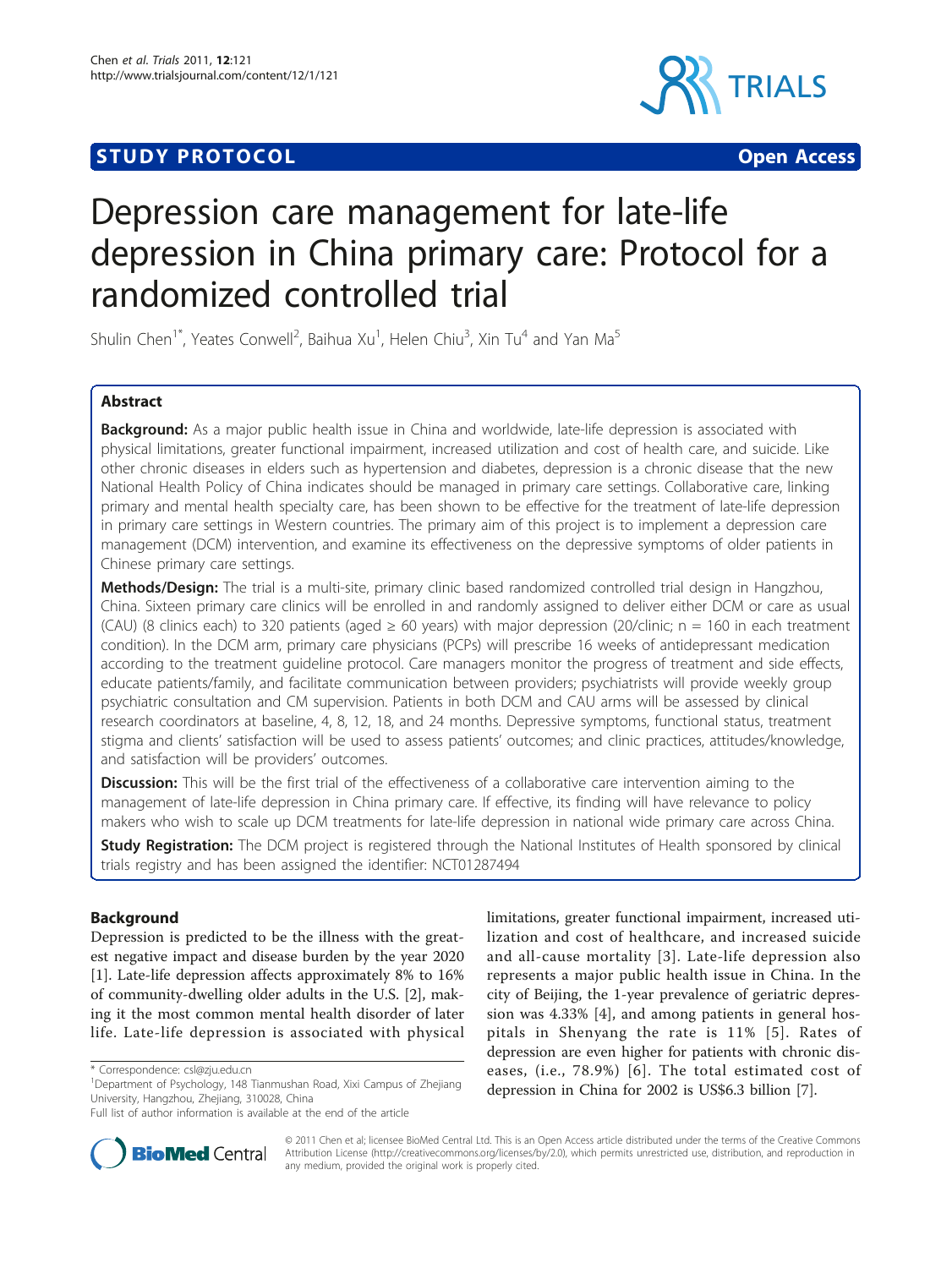Currently, there is increased interest in targeting primary care settings for the treatment of depression, because most depressed individuals visit their primary care physicians (PCPs) during the course of their depressive episode [\[8](#page-11-0)]. Combinations of pharmacologic and psychosocial interventions currently available to PCPs have been shown to effectively treat patients with depression in primary care [\[9,10](#page-11-0)]. In Western countries, over one-half of all depression is treated in PC clinics [[11](#page-11-0)]. The growth of available antidepressants, such as selective serotonin reuptake inhibitors (SSRIs), has made it safer and easier for PCPs to treat depression [[12\]](#page-11-0). Given the low rates of older adults who seek specialty mental health services [[13\]](#page-11-0), it is crucial that PCPs place a high priority on recognizing and treating older patients with depression.

In 2006, the central government of China published guidelines on the development of community health services. They designated primary care a central component of the new strategy, with health education and promotion, outpatient evaluation, and case management of chronic disease and physical rehabilitation as the major responsibilities of primary care [[14](#page-11-0)].

PC clinics in China have several advantages as a setting for mental health care delivery [[15](#page-11-0)]. First, the convenience of PCC for elders: in most urban areas, residents can find a PC clinic within a half-mile radius around his/her house. Second, higher rates of insurance coverage: government health insurance covers a greater proportion of care when delivered through the PC system (90-100%) compared to care delivered in hospitals (70-100%). Third, PCC is responsible for the management of chronic disease: in each PCC, there are physicians and nurses for whom chronic disease management (e.g., diabetes) is a familiar activity. PC providers in these clinics are equipped to treat and manage chronic disease due to their training background and responsibilities according the new National Health Policy. Meanwhile, mental disorders are considered chronic diseases that also should be managed in primary care settings in the new National Health Policy of China [[16](#page-11-0)]. Depression is a form of chronic disease due to its frequently relapsing and recurring course, making it a natural fit with the new emphasis on chronic disease management. Fourth, less stigma and fewer barriers to access: Epidemiological studies have shown that the Chinese had lower rates of late life depression compared with Westerns [[17\]](#page-11-0). However, the over-65 age group has the highest rate of completed suicide, reaching 44.3-200 per 100 000 [[18\]](#page-11-0), which is four to five times higher than the Chinese general population; and depression is a major cause of suicide among older adults [[19\]](#page-11-0). Chinese culture, stigma, and a tendency to express depression somatically in Chinese elders make them reluctant to seek care from mental health specialists [[20,21\]](#page-11-0). Individuals may be more likely to seek treatment for mental health problems in a primary care setting [[22](#page-11-0)], as less stigma is associated with primary care treatment compared to mental health care clinics in China, just as in the West [\[23](#page-11-0)].

Despite the potential role for primary care in the management of depression, low levels of detection and treatment of depression have been highlighted in primary care settings [\[24](#page-11-0)]. A range of patient, doctor and practice barriers contribute to the under-recognition and less than optimal management of depression in primary care settings: at the patient level, comorbidity and reluctance to speak about depressive symptoms; at the provider level, PCPs' lack of knowledge and skill; and at the practice level, lack of adequate consultation time and insufficient access to specialized mental health resources [[25](#page-11-0)-[27\]](#page-11-0). Up to 80% of patients with a diagnosable depressive or anxiety disorder present with somatic complaints, which may affect PCPs' ability to recognize and diagnose depression or anxiety [[28\]](#page-11-0). Patients' limited awareness regarding depression and its frequent manifestation through nonspecific physical symptoms, especially in China is also an important barrier to accurate diagnosis of depression [[27](#page-11-0),[29](#page-11-0),[30\]](#page-11-0). Depressed patients with higher stigmatized beliefs regarding mental health are less adherent to pharmacologic treatments [[31,32\]](#page-11-0). For PCPs, knowledge and skills appear to influence the recognition and appropriate management of depression [\[33](#page-11-0)]. PCPs who demonstrate better conceptual understanding of mental illness also demonstrate greater diagnostic accuracy [[34\]](#page-11-0). The specific beliefs and attitudes that PCPs hold toward depression also appear to impact upon their diagnosis and management of depression [\[35](#page-11-0)].

Based on the principles of the Chronic Disease Management Model, and derived from successful research conducted in patients with depression, the "collaborative care model (CCM)" for depression in adults and older adults has sufficient evidence for dissemination and implementation [\[36](#page-11-0),[37](#page-11-0)]. The CCM for depression is not a single intervention or set of interventions, but a principle-guided approach to the treatment and management of depression. Interventions that can be classified as CCM can range from simple telephone interventions to encourage compliance with medication [\[38\]](#page-11-0) to complex interventions at the "systems level." The prototypical ingredients of CCM at the systems level include the following: 1) a multi-professional approach to patient care, 2) activated patients, 3) a structured patient management plan (e.g., recognition and assessment of depression, psychoeducation, treatment guidelines, monitoring of outcomes), 4) scheduled patient follow-up, and 5) enhanced inter-providers communications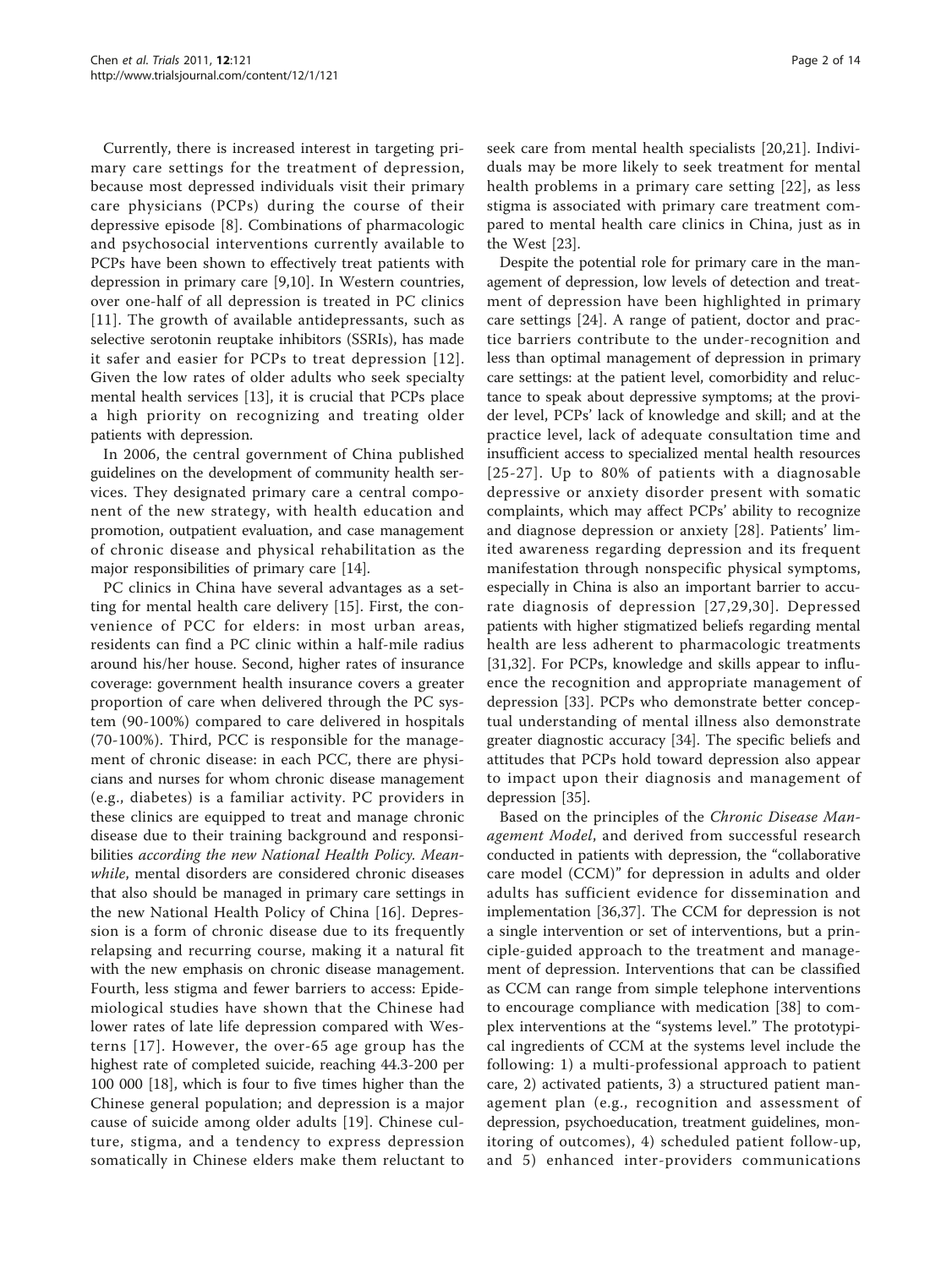[[24,](#page-11-0)[39\]](#page-12-0). A variety of recent randomized controlled trials have demonstrated that when treatment guidelines (TG) are integrated into a practice with a multifaceted and longitudinal treatment approach, significant improvements in guideline-concordant care and patient outcomes result [[40](#page-12-0)-[48](#page-12-0)]. This research indicates that the three classes of professionals integral to CCM are 1) PCPs, 2) care managers, and 3) mental health specialists [[49\]](#page-12-0).

## **Objectives**

Based on chronic disease management theory and previous CCM studies in western countries, we propose to test a Depression Care Management (DCM) intervention, which includes TG to support PCPs management of depression in their older patients; primary care nurses as care managers (CM) to monitor the progress of treatment, support patient's adherence, educate patients/ family and facilitate communication between providers; and psychiatrists to provide consultation and supervision of care managers. Using a randomized controlled design, we will examine whether the DCM is an effective treatment for patients with late life depression in urban China. The primary outcome would be the improvement of depressive symptoms of patients in primary care setting.

Our specific aims are:

1) To determine whether the DCM intervention results in improved outcomes compared with care as usual (CAU) at patient levels (e.g., greater reduction in depressive symptoms);

2) To determine whether the DCM intervention results in improved outcomes compared with care as usual (CAU) at provider level (e.g., greater adherence to quality indicators);

3) To compare DCM with CAU with regard to a range of outcomes in other pertinent domains, both at the provider (e.g., improvements in knowledge/attitudes) and patient (e.g., functioning, satisfaction) levels.

The DCM trial is a collaborative effort between institutions in China. The lead institution is the Department of Psychology Zhejiang University, whiles the partner organizations are the Department of Psychiatry University of Rochester Medicine Center, the Department of Psychiatry Chinese University of Hong Kong, the Department of Health in Hangzhou City, the Mental Health Center of Hangzhou City. The study protocol was approved by the Human Study Committee in Children Hospital of Zhejiang University (OHRP IRB #00003806).

## Methods/Design

Study design: Two-stage screening and randomized-controlled trial comparing collaborative depression care management (DCM) to care as usual (CAU) in the treatment of late life depression.

All older adult patients who receive care at participating clinics will be approached by clinic administrative personnel with the opportunity to participate in the first stage of depression screening (who will obtain verbal consent to release the patient's contact information to the study team). The first stage of screening involves completion of a depression screening tool (i.e., PHQ-9) in order to maximize efficiency of time allocation for study personnel. Only patients who score above the study-determined threshold on the PHQ-9 (see below) will be invited to participate in the second stage of screening (i.e., structured diagnostic clinical interview).

## Study location

The study will take place in 16 PCCs in Hangzhou City. In the urban area of Hangzhou City, there are 185 primary care clinics (PCCs) [\[50](#page-12-0)] providing services for 4.19 million residents (16% of them aged  $\geq 60$  in 2008) [\[51](#page-12-0)]. Each clinic: 1) has 1-2 doctors and 3-4 nurses, 2) is funded by the district government and supervised by a primary care center in this district, 3) does not include an inpatient service or university affiliation, 4) provides care for 8,000-12,000 residents. The routine service of each PCC involves provision of the following [\[52\]](#page-12-0): 1) outpatient medical care, 2) preventive medicine, 3) chronic disease management (currently only two diseases: hypertension and diabetes), 4) health education, 5) physical rehabilitation, 6) family planning.

Sixteen of the 30 PCCs in the Shangcheng District will be randomly selected and assigned to the DCM intervention condition or the control condition (i.e., CAU). a) Assignment will be by a remote computer-generated number sequence concealed from researchers. b) Included PCCs will be informed of their assignment to DCM or CAU after patients are enrolled in the study by research interviewers. c) The randomization will be at the clinic level (i.e., rather than patient level).

Study conditions: CAU and DCM

CAU: Current practice, when depression is detected by PCPs, involves suggesting to patients (or family members) that they consult a mental health institution for diagnosis and treatment. There is no direct referral/ transfer mechanism between PCPs and mental health specialists. Occasionally PCPs prescribe antidepressants following mental health specialists' protocols on patients' medical records. To evaluate the potential effectiveness of the DCM intervention, information is needed on patients in the CAU as well as DCM. For ethical reasons PCPs in both groups will be informed of the screening results (i.e., depression diagnoses from the structured clinical interviews). In previous studies, identification of depression alone or usual referral has been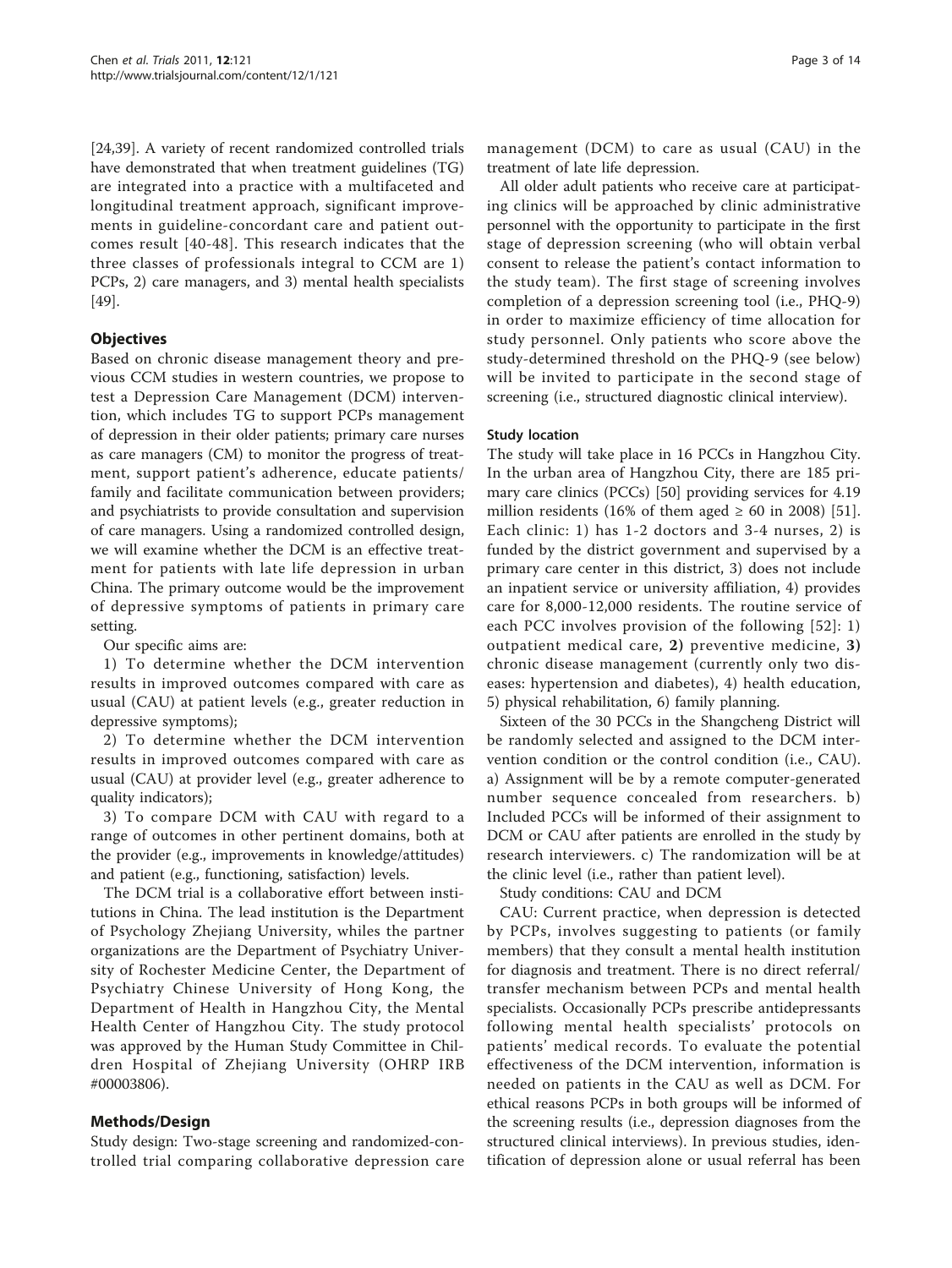shown to have little effect on patient outcomes [[53-57](#page-12-0)]. This indicates that there is very low possibility that providing diagnostic data to CAU PCPs will diminish the hypothesized differences between the two groups. However, the provision of this diagnostic information does go beyond usual care practices, thus indicating that "enhanced care as usual" would be the most precise descriptor for our control condition. For ease of communication, however, we will refer to our control condition as CAU.

## DCM intervention

Treatment guidelines (TG): The Depression Management Toolkit [[58\]](#page-12-0) used in the Three-Component Model (TCM) for late life depression will be translated and adapted for use with Chinese PCPs. Provided to us by the MacArthur Initiative for Depression in Primary Care the toolkit includes recognition and diagnostic information, patient education materials, treatment information, and monitoring and follow-up information. In addition to translation, the adaptations in this study are the treatment guidelines and the management approach for treating depression. With the improvement of treatment and antidepressants in recent years, the adaptation of TG for late life depression is necessary. The Duke Somatic Treatment Algorithm for Geriatric Depression (STAGED) was designed for geriatric depression [[59](#page-12-0)] and all drugs in the STAGED are now readily accessible in China. We will adapt the STAGED to just two stages: 1) 8 weeks treatment with sertraline, 2) another 8 weeks treatment augmentation with bupropion if patients fail to respond in the initial trial. For more complicated cases, the transfer to psychiatrists is indicated. We need to provide PCPs' with a simple, straightforward treatment protocol because they have essentially no mental health training. With the adaption and integration from the STAGED approach, we will utilize two of the treatment approaches in DCM: the "antidepressant medications" and the "mental health referral". Currently, the provision of psychological counseling by Chinese PCPs and nurses is not feasible due to their training background. Results from our preliminary studies indicate that only 12.7% of PCPs felt confident in the delivery of evidence-based psychotherapy. The medication treatment protocol is listed below:

PCPs allocated in the DCM intervention group will treat recruited patients with medication treatment for 16 weeks.

1). Initial trial: Patients with major depression will receive an 8-week initial trial of sertraline. The initial daily dose will 25 mg (a.m.) and increased a week later to 50 mg (a.m.). The dose can be increased to 100 mg/ day at Week 3 and 150 mg/day at Week 6. Study physicians will have the option of changing the dosage by 25 mg increments if the patient reports difficulties with side effects. The maximum dosage allowed is 150 mg/ day. Sertraline is efficacious in reducing depressive symptoms, safe, and well tolerated by patients with or without medical illness [[60\]](#page-12-0). Given current practices in PCCs in China, it is not expected that patients will request alternative medications; however, should this issue arise, patient choice will be respected (when feasible) and this departure from the algorithm will be noted in clinical monitoring forms.

2). Second stage: If the initial trial produces a good response (50% decrease in score on PHQ-9 from baseline to Week 6), the sertraline treatment will last another 8-weeks. If patients fail to respond in the initial trial, patients will receive an 8-week trial of sertraline augmentation with bupropion with the psychiatrist's consultation. After unsuccessful treatment with an initial SSRI, bupropion provides a reasonable second-step choice for patients with depression [[61\]](#page-12-0). We will not provide PCPs the option of switching to venlafaxine due to studies documenting risk for cardiovascular side effects for patients with late life depression using Venlafaxine [\[62](#page-12-0)-[64\]](#page-12-0).

3). Follow-up: Patients treated under the above protocol will be followed by care managers. During follow-up, the care manager will administer the PHQ-9, SSI, side effects scale, and record of adherence to recommendations (see Measures section below for descriptions). At 16 weeks, patients who are either asymptomatic or have minimal depressive symptomatology will receive continuation treatment, while patients with clinically significant depressive symptoms and signs (<30% decrease in score on HAMD from baseline to Week 16) will be referred for psychiatric consultation.

4). Continuation treatment: Patients who are asymptomatic or have minimal symptoms after 16 weeks treatment with Sertraline alone or augment with Bupropion will receive continuation treatment for 6 months and be followed by CRCs through telephone contact. The dosage of Sertraline or/and Bupropion will be the same as the above treatment phase. After the continuation treatment, patients will discontinue or continue their medications with psychiatric consultation.

Care managers (CM): In this study, primary care nurses in the primary care clinics (PCCs) will be employed as care managers for these reasons: 1) there are not enough mental health specialists in Chinese primary care settings; 2) PCPs will not accept outside providers working with them on a regular basis; 3) there is a full-time nurse in all PCCs in the study location who is assigned to chronic disease (including hypertension and diabetes) management for older patients in primary care. Adding the depression management care to their existing responsibilities will facilitate implementation of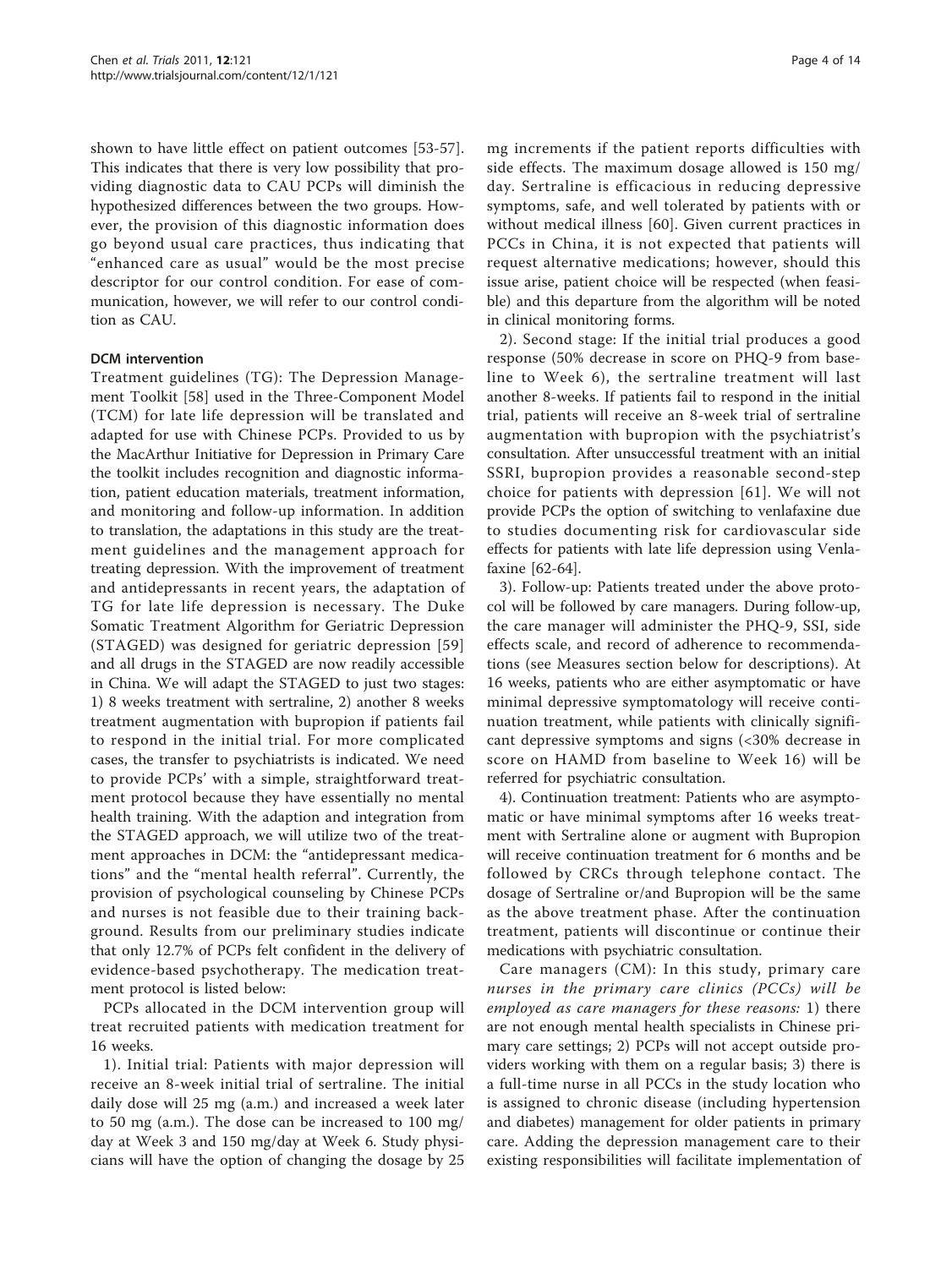the DCM, as doing so is easier relative to creating a new jobs in the primary care system; 4) nurses in PCCs are familiar with many older patients in the neighborhood, thus promoting higher acceptability to patients relative to case managers outside the community; 5) nurses' clinical knowledge regarding medication side effects, their ability to treat chronic disease, and their ability to establish rapport with PCPs are also advantages for care management; 6) care managers who can coordinate the care delivered by mental health specialists and PCPsincluding nurses-will best be able to sustain their services, regardless of their specific clinical training [[24\]](#page-11-0). Although the lack of specific knowledge and skills on late life depression representing a major barrier for the use of nurses as care managers, we will draw upon the care manager manualized training and toolkit for nurse in the TCM studies-that has demonstrated effectiveness [[65-68](#page-12-0)]. After training, care managers will acquire skills to: 1) score the PHQ-9 to assess symptoms and severity of depression both initially and in follow-up contacts; 2) use focused questions to evaluate suicide risk; 3) use patient education materials to promote adherence to the management protocols; 4) Conduct initial and all subsequent care management calls; 5) complete CM reports to effectively communicate call outcomes and patient status to PCPs; 6) prepare forms for efficient care management supervision with the supervising psychiatrist. And the communication between the professionals and care managers in the DCM intervention will be facilitated by: 1) a weekly case conference including psychiatric consultants, 2) weekly case management supervision, 3) communication forms between providers, 4) patients' tracking forms for the intervention and its progress.

Psychiatrists: The clinical complexities of treating severe depressive episodes and episodes occurring simultaneously with various physical illnesses often lead PCPs and care managers to consult with mental health specialists. In our study, a psychiatrist will conduct weekly group supervision of care managers and PCPs in a 1-hour case conference (for each DCM clinic). The resources and backup they provide for the PCPs will allow the PCPs to be more confident in managing patients with late life depression. The supervision for PCPs and care managers has been demonstrated to be an important component determining the effectiveness of a CCM [\[69\]](#page-12-0).

Two psychiatrists with over 10 years of clinical practice experience, will offer enhanced mental health support for PCPs and care managers. Psychiatrists will perform three major services: 1) supervising CM, 2) providing informal consultation to PCPs, 3) increasing the quantity and quality of mental health referral resources. The weekly 1-hour case conference for all PCPs and case managers in the DCM intervention group will be an approach for delivering these services. The conference will be held at PCCs.

#### Participants' recruitment and intervention

Older Adult Research participants: All contacts with primary care doctors in 16 PCCs may be utilized for research. These are older adults (aged  $\geq 60$ ) who are living in the community and contact the primary care doctors in this community for their physical health care. Data collected by specialists at initial contact may come either from the older adults him/herself or from his/her family. Care managers and research personnel will collect data from the older adult him/herself. The inclusion and exclusion criterion are listed below:

Inclusion Criteria: 1) Age  $\geq 60$  vears: The retirement age is 60 years old for most people in China, and they will be regarded as older people. 2) Community-dwelling residences: Subjects must be registered residents of the community, and thus also of the community's PCC. We will not recruit older patients in hospitals or other health institutes, and no temporary residents (e.g., migrants). Institutionalized patients are different from primary care patients on screening, diagnosis and treatment strategies. Less than 2% of older residents in the community are temporary; they are not eligible for routine care in the PCCs and it is very difficult to track their medical records. 3) Capable of independent communication: The ability of independent communication is necessary for the 1-2 hours interview and baseline indepth assessment, it is also necessary for telephone contact and follow-up with the care managers. Hearing or vision problems are very common in older people. If subjects have vision problems but can hear and understand the conversation in person and by telephone, they will be included. If a subject has mild or moderate hearing problems but can communicate with hearing aids, they will also be included. 4) Mini-Mental State Examination (MMSE) score ≥18: As depression is associated with cognitive impairment, inclusion of patients with mild cognitive problems is important to this study. But if patients have moderate to severe cognitive impairment (as indicated by  $\leq$ 17 on the MMSE) on the initial assessment, the reliability of self-reported information obtained from these patients would be expected to be low, and PCPs may have greater difficulty in treating the complicated case with comorbidity of depression and dementia.

Exclusion Criteria: 1) Incapable of giving written informed consent to this study: Patients who are unable to comprehend the purpose and procedures of the study, appreciate the risks and alternative, or agree to the study for irrational reasons will be considered unable to sign consent. We will test their capacity to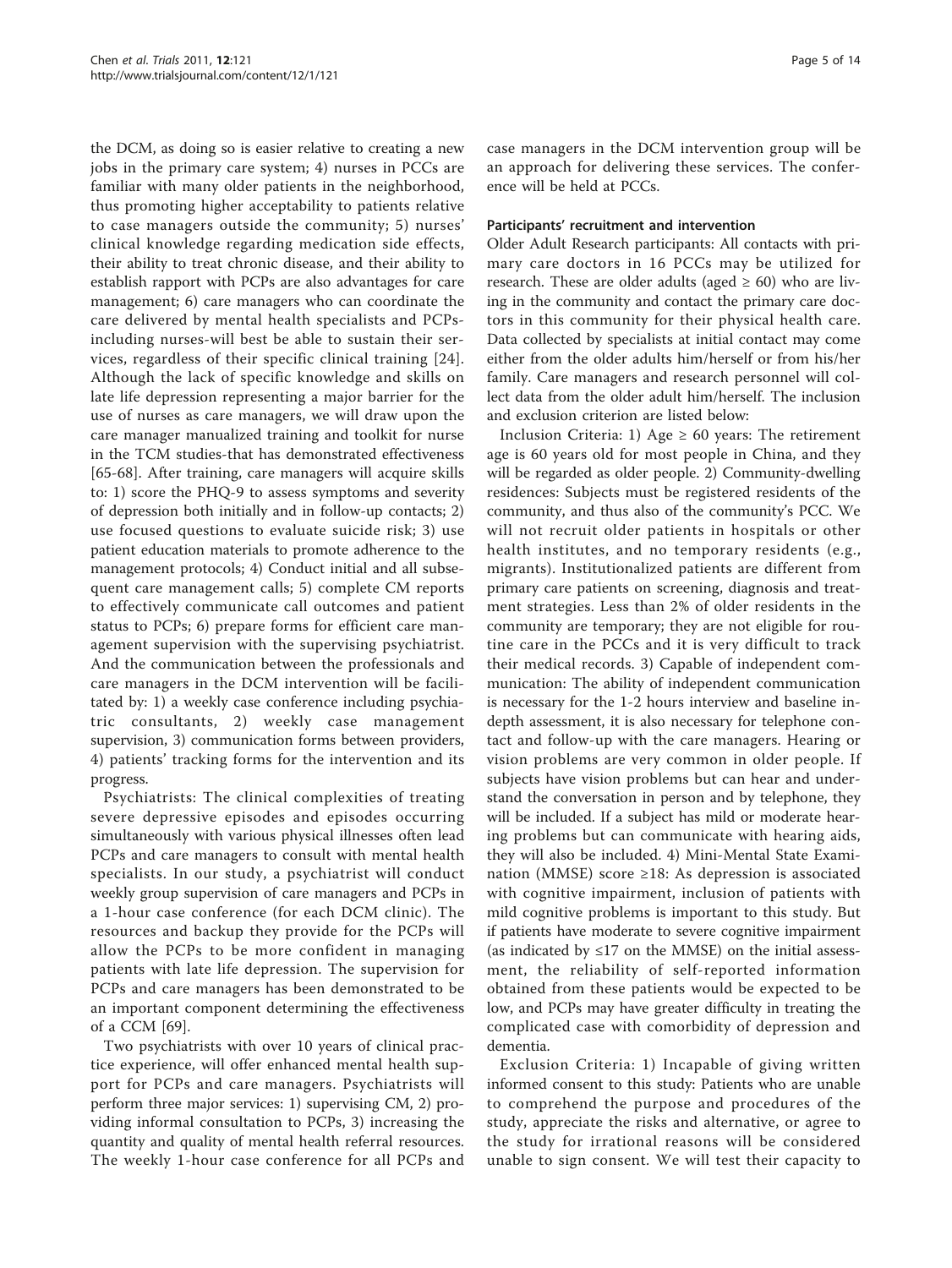consent by questioning their understanding of the consent form as presented by the research assistant prior to enrollment. 2) Acute high suicide risk at baseline assessment: If patients are found to be at acute high suicide risk based on the psychiatrist's assessment at intake, they need immediate intervention such as referral to mental health specialists or informing patients' relatives. They will be excluded from the study at that time. Patients assessed to be dangerously suicidal at later assessments after enrollment will be discontinued from the study (an outcome measure of interest), their providers notified, and their safety guaranteed. 3) Psychosis: We exclude patients with psychosis to ensure our ability to test the proposed hypotheses. Few older adults (3.4%) have heavy alcohol drinking in urban China; and the current rate of alcohol abuse in elderly is lower than 1% [[70](#page-12-0)-[72\]](#page-12-0). Therefore we will not exclude subjects on that basis.

## The flow of participants in the trial

Administrative staffs in each PCC administer the PHQ-9 screening program before patients' visit with doctors. In the allocated 16 PCCs, all patients who screen  $\geq 10$  on the PHQ-9 will be invited to participant in our study. After the verbal consent to release their contact information to the study team, patients' name and contact information will be provided to Clinical Research Coordinator (CRC) who will contact patients and invite them to participate in the second stage of screening, the structured diagnostic interview.

A CRC will initiate contact with recruited patients and introduce our study (aims, procedures, risks and benefits). The CRC will obtain informed consent for the diagnostic interview. After written informed consent is obtained, a psychiatrist who is blind to the study design will conduct a diagnostic interview and in-depth assessment of recruited patients. The interview will take place in patients' homes or in the PCCs' offices at the patients' discretion.

After completion of the baseline diagnostic interview, eligible participants (i.e., those with major depression) who consent to participation will be assigned CAU or DCM based on which PCC they receive care from (see Figure [1](#page-6-0)). If patients present with acute suicide risk, psychosis, or severe cognitive impairment during the baseline assessment (i.e., exclusion criteria for the study), their PCP and family will be notified, and they will be given a referral for mental health specialists.

Every physician in the DCM intervention condition will receive a "paper case" a week before the training program (a training case adapted from the Depression Management Tool Kit in TCM studies). The 2.5-h training program chaired by the investigator will be conducted in each clinic. PCPs will be trained to use the depression medication algorithm based on the STAGED guidelines, provided with the skills needed for use of a depression diagnosis and response measure, and instructed in the use of communications forms and routines. Finally, physicians will be trained on how to fill the Clinical Record Form (CRF) for this study.

## D4. Measures

D4.a At the patient level: We will gather information about age, gender, education, marital status, living conditions and satisfaction with their economic status, as well as systematic information on suicidal ideation, psychopathology, medical health, cognitive function, quality of life and stigma and satisfaction for the treatment.

D4.b At the provider level: the objective of research measures at the provider level is to gather social-demographic data such as age, gender, education, marital status, clinical experience among physicians in the participating PCCs as well as systematic information on their attitudes/knowledge regarding depression and clinical practices with the treatment guidelines.

Almost all assessment instruments-both patient and provider level-are currently in use in China. The schedule of administration of these measures is summarized in Table [1.](#page-7-0)

## Outcomes assessment Patient's level

1) Depression - The Mood Disorder Module of the Structured Clinical Interview for DSM-IV (SCID-MD), will be used to derive intake depressive diagnoses [[73](#page-12-0)] and the Hamilton Rating Scale for Depression (HDRS, 17-item version) will be used to measure depressive symptom severity [[74](#page-12-0)]. The Chinese version of SCID has good inter-rater reliability: the overall percentage agreement for principal diagnoses was 80%, which improved to 87% when only psychiatric patients were considered [[75](#page-12-0)]. The reliability and validity of the Chinese version of the 17-item HDRS has been investigated and is supported [[76\]](#page-12-0).

2) Suicidal ideation: The Scale for Suicidal Ideation (SSI) [[77](#page-12-0)] will be used to assess current suicidal ideation. The Chinese version of the Geriatric Suicide Ideation Scale (GSIS-C), the adaptation of the SSI to be used in the current study, demonstrated excellent internal consistency. In terms of convergent validity, the GSIS-C correlated significantly and positively with depression (assessed by CES-D), loneliness (assessed by Revised UCLA Loneliness Scale), and hopelessness (assessed by Beck Hopelessness Scale) [[78\]](#page-12-0).

3) Cognition function: The objectives of this assessment are to provide a measure of cognitive dysfunction and identify cognitive impairments that may associated with depression or/and development of dementia. The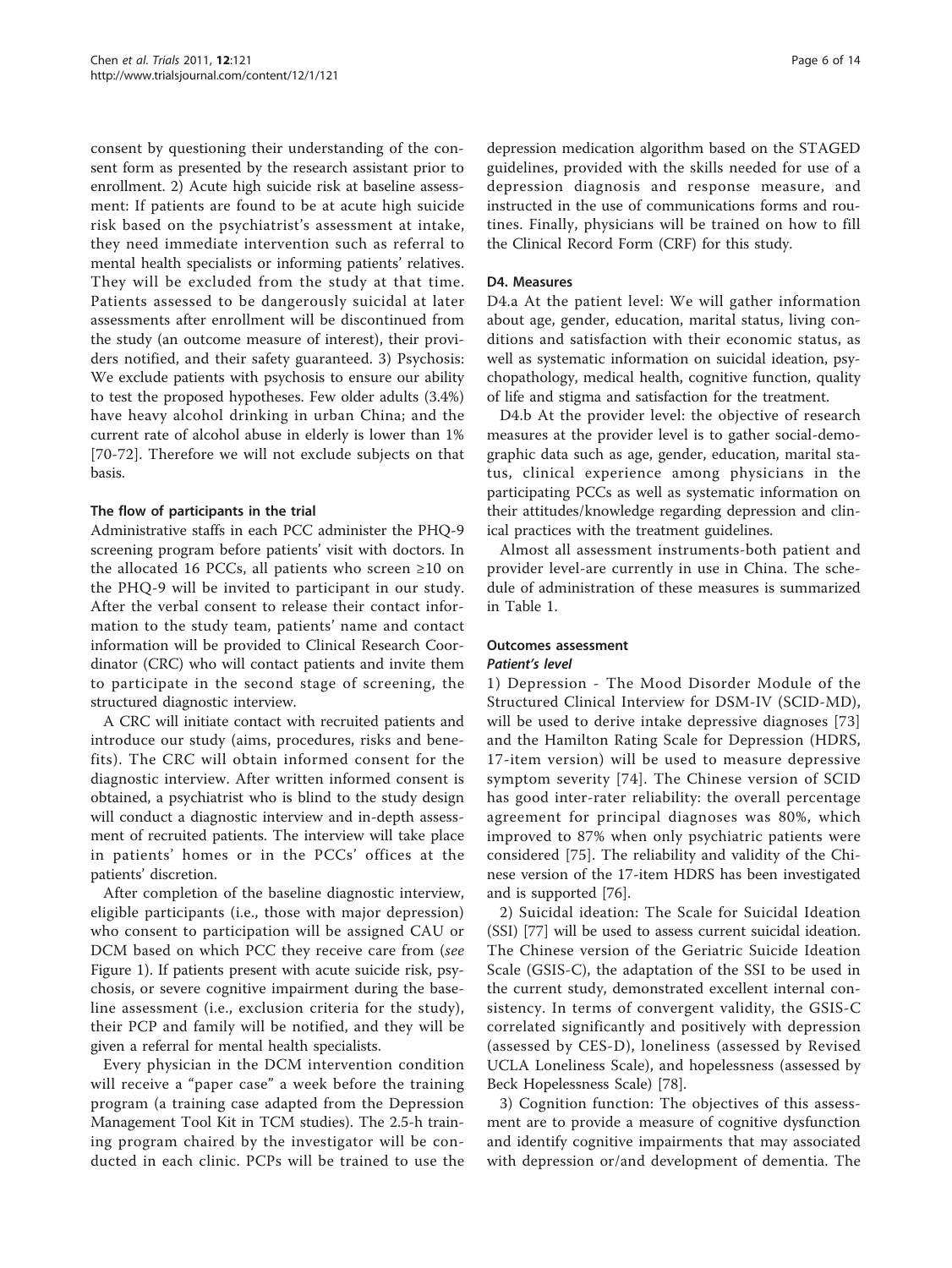Mini-Mental State Exam (MMSE) [[79\]](#page-12-0)will be chosen as a commonly used, well validated, rapidly administered global measure of cognitive function. The Chinese version of MMSE showed a sensitivity of 77% and specificity of 70%[\[80](#page-12-0)] on diagnoses of dementia.

4) Anxiety: The Clinical Anxiety Scale (CAS) [\[81](#page-12-0)] will be used to assess anxiety symptoms. CAS is a 6-item scale derived from the Hamilton Anxiety Scale (HAMA) after deletion of items overlapping with depression. Research supports the reliability and validity of scores derived from the Chinese version of the CAS [\[82\]](#page-12-0).

5) Medical health: The Cumulative Illness Rating Scale (CIRS)[[83\]](#page-12-0), a reliable and validated measure of medical burden that quantifies the amount of pathology in each organ system, will be use to assess subjects' medical health status. In our preliminary studies, we translated and used the CIRS. After the manual training, interrater reliability was 0.95.

6) Quality of life: The 12-item Short-Form Health Survey (SF-12) [\[84](#page-12-0)] is a commonly used measure of quality

of life (QOL). The Chinese version of SF-36 functioned in general population of Hangzhou quite similarly to the original American version, with comparable, and adequate, internal consistency and test-retest reliability. The Cronbach's  $\alpha$  coefficients ranged from 0.72 to 0.88 for the social functioning scale and 0.66 for the vitality scale. Two weeks test-retest reliability coefficients ranged from 0.66 to 0.94 [[85\]](#page-12-0).

7) Treatment Stigma (TS): To assess patient's stigma regarding medication treatment for depression, three items will be used. The 3 questions which are adapted from Givens' study [[86\]](#page-13-0), include: If I were taking a prescribed medication for depression: a) I would feel ashamed (yes/no), b) I would feel comfortable telling my friends or family(yes/no), and c) I would feel okay if people in my community knew(yes/no).

8) Satisfaction: The Client Satisfaction Questionnaire 8-item (CSQ-8) [[87](#page-13-0),[88\]](#page-13-0) is regularly used to assess patient's satisfaction with their service utilization. The psychometric characters of CSQ-8 have been

<span id="page-6-0"></span>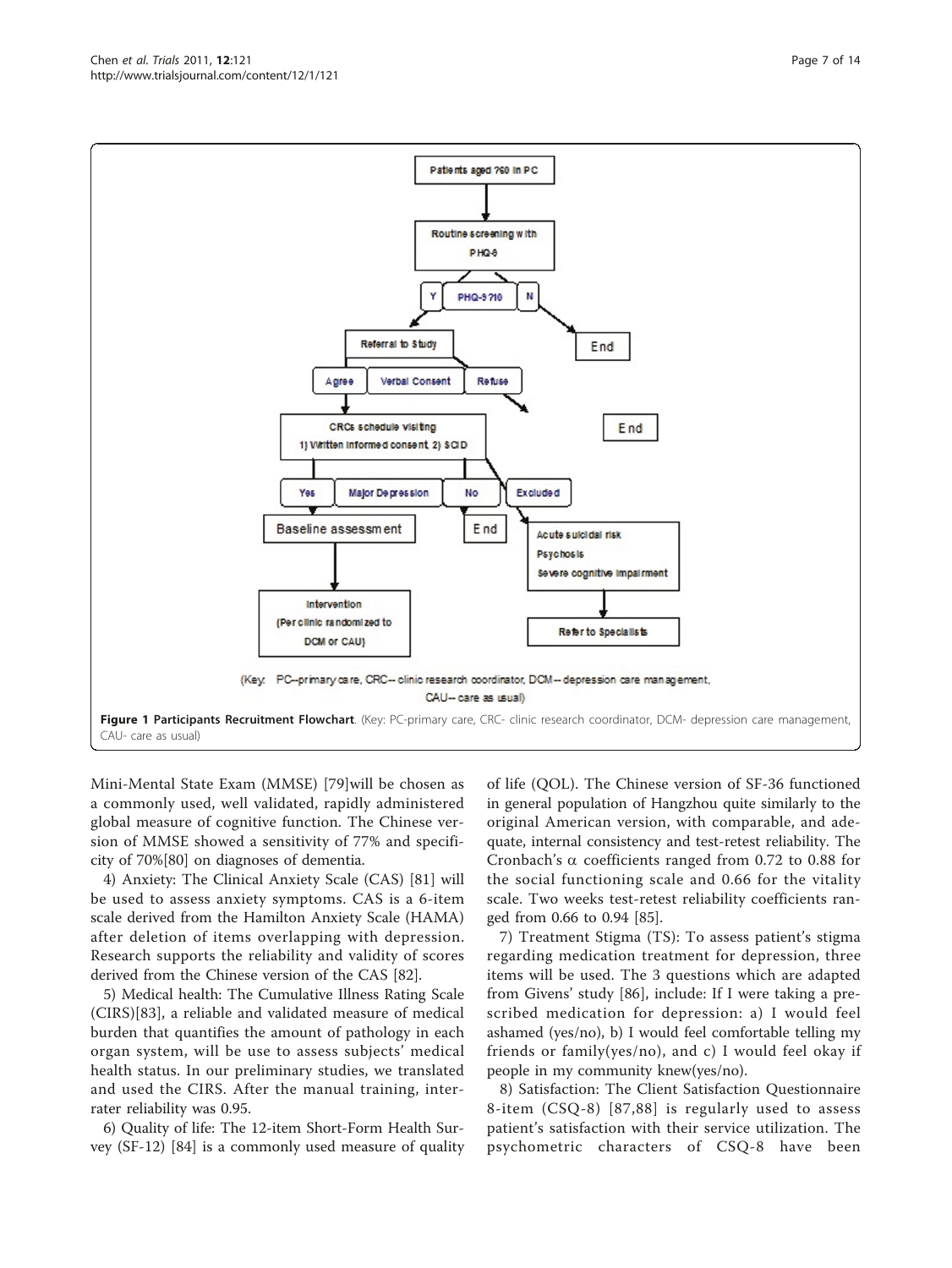| Level    | Assessment  | <b>Baseline</b> | 4 months | 8 months | 12 months | 18 months | 24 months |
|----------|-------------|-----------------|----------|----------|-----------|-----------|-----------|
| Patient  | SDQ         |                 |          |          |           |           |           |
|          | SCID        |                 |          |          |           |           |           |
|          | <b>HDRS</b> |                 |          |          |           |           |           |
|          | SSI         |                 |          |          |           |           |           |
|          | CAS         |                 |          |          |           |           |           |
|          | $SF-12$     |                 |          |          |           |           |           |
|          | <b>MMSE</b> |                 |          |          |           |           |           |
|          | <b>CIRS</b> |                 |          |          |           |           |           |
|          | <b>TS</b>   |                 |          |          |           |           |           |
|          | CSQ-PCC     |                 |          |          |           |           |           |
| Provider | SDQ         |                 |          |          |           |           |           |
|          | DAQ         |                 |          |          |           |           |           |
|          | PQ          |                 |          |          |           |           |           |
|          | CSQ-I       |                 |          |          |           |           |           |

<span id="page-7-0"></span>Table 1 Summary table of data collection in DCM trial

Key: SDQ-Social Demographic Questionnaire; SCID–Structured Clinical Interview for DSM-IV; HDRS-24-item Hamilton depression scale; SSI-Scale for Suicidal Ideation; CAS-Clinical anxiety scale; SF-12-12-item Short-Form Health Survey; MMSE-Mini-Mental State Examination; CIRS-Cumulative Illness Rating Scale; TS-Stigma on Medication treatment for Depression; CSQ-P-Client Satisfaction Questionnaire for all patients in PCCs; DAQ-Depression Attitude Questionnaire; PQ-Practice Questionnaire, based on the Clinical Record Form and Medical Records in the authorized administration system; CSQ-I-Client Satisfaction Questionnaire for all providers in DCM and CAU intervention.

demonstrated and it has been shown to perform as well as the CSQ-18, and often better. The authors report high internal consistency (Cronbach's alpha coefficient > 0.8) and this scale successfully distinguishes degrees of satisfaction even at high levels of satisfaction. We will translate and adapt it specifically for our study. We will assess patients' satisfaction with their treatment in PCCs via the CSQ-PCC.

#### Providers' level

1) Social-demographic: General information including age, gender, education, and martial status will be assessed, and number of years worked in PCCs, which may affect physicians' adherence, will also be assess to be used as a co-variate in all analyses.

2) Clinical practices: The Practice Questionnaire (PQ) will be used to be as a standardized document to measure providers' adherence to treatment guidelines. The PQ includes four questions: a) If clinicians prescribe Sertraline (Yes/No)? b) If clinicians document an evaluation of suicidal risk (Yes/No)? c) If clinicians provide an appointment for follow-up (Yes/No)? d) If clinicians transfer a complicated patients to a mental health specialist (Yes/ No)? We will design a Clinical Record Form for the specific rating of patient symptoms, side effects and clinician medication strategy for recording providers' practice. We will also use the medical records (MR) to track providers' clinical practices, including antidepressant prescriptions, documented evaluations of suicide risk, and provision of an appointment for follow-up.

3) Attitudes/knowledge: The Depression Attitude Questionnaire (DAQ) [[89\]](#page-13-0) will be administered at

baseline to assess PCPs' attitudes/knowledge regarding depression, and administered at the conclusion of the study to quantify changes in attitudes/knowledge after participating in DCM. The DAQ has been used to assess PCPs' attitudes/knowledge towards depression in different countries [[90,91](#page-13-0)]. The author of the DAQ has provided us with the Chinese version of DAQ.

4) Satisfaction: We will assess providers who are in the DCM intervention arm on their satisfaction with the DCM program via the CSQ-DCM. The CSQ-DCM will be adapted from the CSQ and be specific to this study protocol.

#### Other outcomes of interest

The ultimate goal of the intervention is to improve the full range of adverse outcomes associated with depression in later life. While depression symptom severity and associated quality of care indicators are our focus, we also will track psychiatric hospitalizations, incident suicide attempts, and deaths due to suicide and other causes. These outcomes will be too infrequent in a study this size to allow for statistical comparison, but will be useful for descriptive purposes and planning for future, larger scale studies.

#### Data management and analysis

#### Data management

Forms will be created for the encoding of data. The forms will be available as hard copy and as computerbased forms to allow direct encoding of data during subject interviews. These data will be stored in the Department of Psychology in Zhejiang University using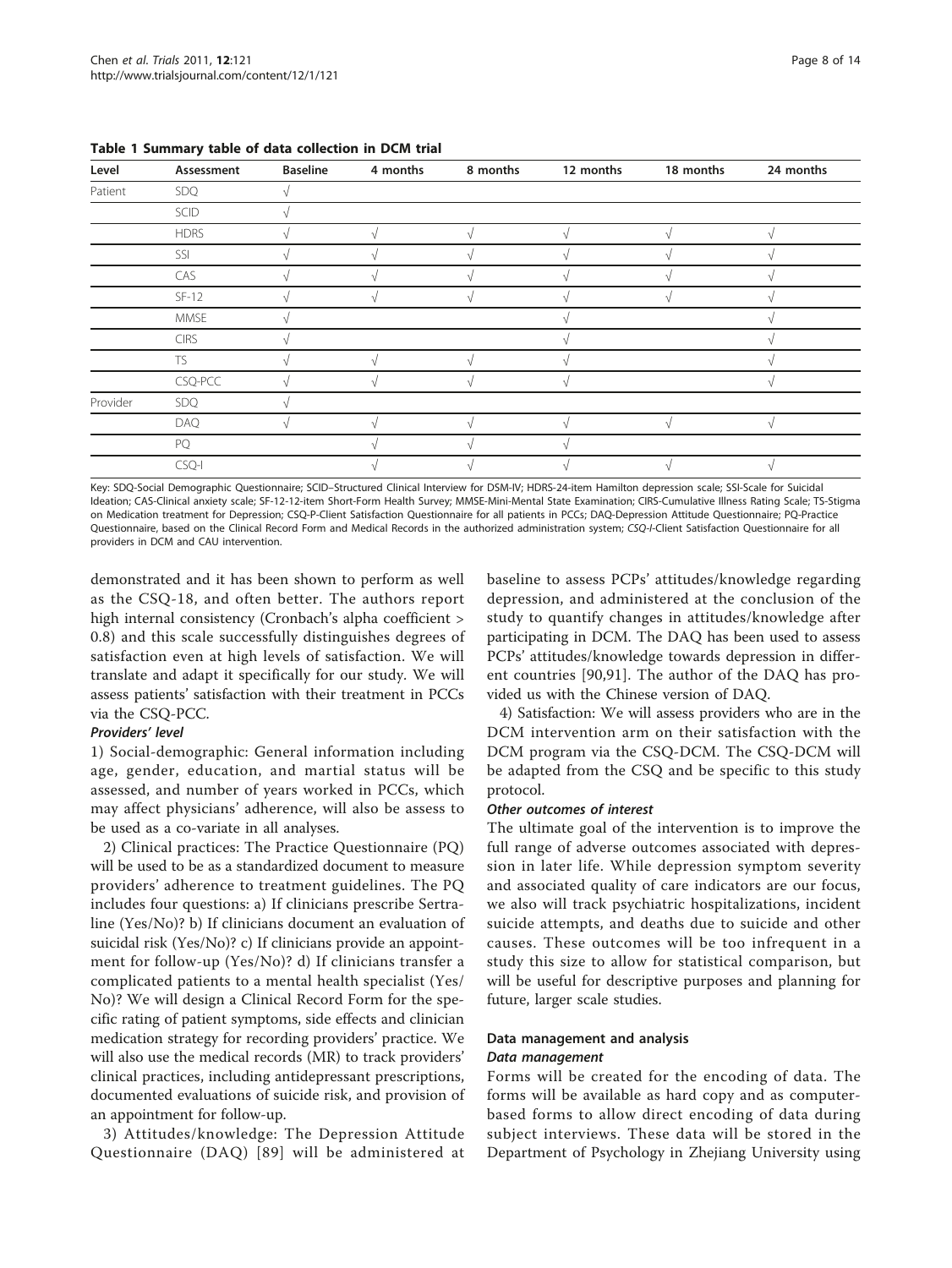the web-based communication system (as developed with biostatistics and programmers). Program procedures (as developed with Biostatistics) ensure adequate error checking, security safeguards, and computer backups. Biostatistician collaborators primarily use SPSS for data analysis. Records of subject contacts will be kept by the Program Manager on personal computers using Excel software.

## Statistical Analysis

The power analysis takes advantage of the longitudinal design for the repeatedly measured outcomes such as depression symptom severity. We assume an average correlation of 0.5 among three follow-up assessments. We further assume a drop-out rate of up to 15% based on prior similar studies. Finally, we adjusted the sample size to accommodate the nesting of patients within clinics (given the patient is the unit of analysis and randomization is at the clinic level). Our experience with nested study data in similar settings show that the intraclass correlation (ICC) has varied from close to 0 to 0.05. Our analyses will assume the higher ICC of 0.05 (lower ICCs will result in greater power). With 16 clinics (8 randomized to CAU and 8 to DCM) and 20 depressed subjects from each clinic, we will have a sample of 320 depressed subjects with 160 per treatment condition.

The sample size of 320 will allow detection of an average between-group effect size of about 0.37 for continuous outcomes over the three follow-up assessments for the repeatedly measured outcomes such as depressive symptoms. Effect sizes for major depression in PCP care ranges from 0.17 to 1.1 based on a meta-analysis study [[92\]](#page-13-0). Thus, the proposed sample is sufficiently powered to detect clinically meaningful changes in this primary outcome of interest.

The sample size will also detect an odds ratio of about 1.8 for the analysis of the binary outcome of remission status; with an estimated remission rate of 0.6 for the intervention group and a squared multiple correlation of 0.3 among the covariates. Similarly, we will be able to detect an odds ratio of 1.7 for the treatment condition in the analysis of the binary outcome of adherence to treatment guidelines with an estimated rate of 0.7 for the intervention group and a squared multiple correlation of 0.3 between the covariates. Odds ratios for adherence for depressed patients in PCP care ranges from 1.3 to 5.6 based on a meta-analysis study [[93\]](#page-13-0). The proposed sample size is sufficient to detect clinically meaningful changes in adherence to treatment guidelines for our study. Note that since data on adherence is collected longitudinally over the assessments and power was computed based on a cross-sectional design, the detectable odds ratio 1.7 is conservative and even a smaller odds ratio can be detected.

#### General Considerations for Data Analysis

Prior to hypotheses testing, we will conduct preliminary analyses to assess whether random assignment of physicians to groups produces groups that are comparable with respect to demographic and baseline clinical conditions. Measures of demographic characteristics and outcomes at baseline will be examined using t- (for continuous variables) or chi-square (for nominal variables) tests. For non-normal continuous variables, nonparametric methods such as Wilcoxon rank sum test will be used. These comparisons will enable the identification of covariates for use in later analyses for comparing group difference. We will also perform descriptive statistics prior to testing the hypotheses. These analyses include means (or frequencies and proportions for categorical variables) and standard deviations. Care Managers' intervention fidelity and implementation will be examined to ensure that the intervention protocol is followed and delivered as intended.

Hypothesis testing will involve comparisons of two groups. This is a longitudinal study where each patient will be measured four times at baseline and every four months post-baseline. Since repeated measures of the same patient are correlated, methods for longitudinal studies will be applied to address the dependence among the repeated outcomes.

The longitudinal design of the study calls for analyses of repeated-measures data. The two most popular approaches for longitudinal data modeling are the weighted generalized estimating equations (WGEE) and generalized linear mixed-effects model (GLMM). Both approaches achieve valid inference under the two popular missing data mechanisms, the missing completely at random (MCAR) and the missing at random (MAR) models. As WGEE does not require any distributional assumption, it provides more robust inference than its counterpart GLMM, WGEE will be used for estimation of intervention effects if discrepancies between GLMM arise.

We will model the mean response by including treatment groups, time, and time by treatment group interaction, controlling for patients' baseline and demographic characteristics if the latter differentiate treatment groups at baseline. A significant time by group interaction will indicate differential changes between the two groups over time. For the GLMM and WGEE analyses, model selection procedures will be applied to find the most parsimonious model using Akaike's information criterion (AIC) as a guide.

#### Analysis of Specific Aims

Aim 1: For primary outcome on patient level outcomes, we hypothesize that patients in DCM practices will have greater reduction in depression symptom severity, and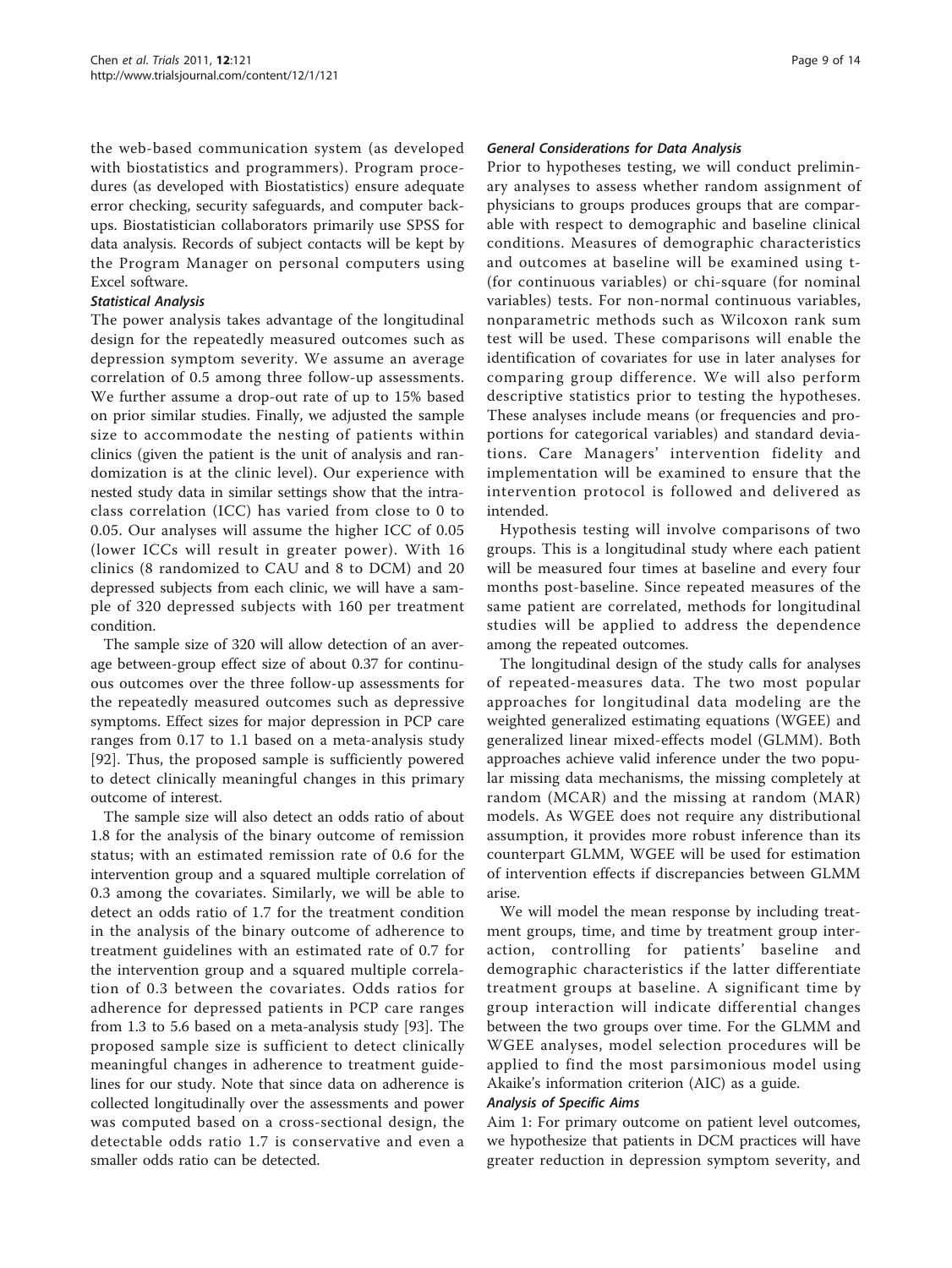that a larger proportion will achieve clinical remission of depression, than patients who receive CAU.

We will examine changes in depression symptom severity over time between the two treatment conditions using the longitudinal models for continuous outcomes. We will include as explanatory variables in the model the treatment and time main effects plus their interaction, as well as the covariates that significantly predict treatment assignment at baseline. A significant interaction will indicate a significant difference between the two treatment conditions.

Since the remission status is assessed at 16 weeks, the data is cross-sectional. Thus, we will test differences in remission rates between the two treatment conditions using logistic regression. We will include as explanatory variables in the model the treatment condition and the covariates that significantly predict treatment assignment at baseline. Differences in this outcome between the two groups will be indicated by a significant treatment main effect.

Note that we do not expect many subjects with missing data at 16 weeks. In case the number of subjects with missing data is large, we will model the missingness using logistic regression with missing data status as the dependent and treatment and other covariates as explanatory variables. We will then control for the significant explanatory variables from the missing data model as covariates in the logistic regression for remission rates.

Aim 2: For provider level outcomes, we will examine whether DCM are associated with greater adherence to specific quality indicators for depression treatment. We hypothesize that the proportion of depressed subjects who receive an antidepressant prescription, have documented evaluation of suicide risk, and receive an appointment for follow-up within two weeks of prescription will be greater for the DCM group than CAU.

We will test this provider-level (or rather aggregated patient-level) outcomes hypothesis using the longitudinal models for binary outcomes discussed under the General Considerations for Data Analysis. We will include as explanatory variables in the model the treatment and time main effects plus their interaction, as well as the covariates that significantly predict treatment assignment at baseline. A significant interaction will indicate a significant difference between the two treatment conditions.

Aim 3a: For provider level outcomes, we hypothesize that providers in DCM practices will have greater improvements in knowledge/attitudes about depression than those are in CAU practice.

We will use the same modeling strategy for longitudinal data as in Aim 1b to examine this hypothesis. Since the provider level data being very limited given that

only a total of 16 clinics will participate in the study, the analysis is largely descriptive, with the model estimates providing information about differential improvements in knowledge/attitudes about depression between the DCM and CAU practices.

Aim 3 b: For patient level outcomes, we hypothesize that patients in DCM practices will have greater improvements in functioning and quality of life, greater reduction of stigma to depression treatment, and greater satisfaction with their care, than patients who receive CAU.

We will use the same modeling strategy for longitudinal data as in Aim 1b to examine this hypothesis. A significant interaction will indicate a significant difference between the two treatment conditions.

#### Ethical considerations

For the protection of the subject's privacy and confidentiality, we will use the following steps:

1) During the informed consent process, we will address potential subjects' concerns about protection of their identities against undesired intrusions by the research team and others (privacy) and about limiting access to study information that might identify them (confidentiality).

2) Subjects will be interviewed in a room within the primary clinic or their homes in a manner that assures their privacy. The site of the interview will be the subject's choice.

3) In order to protect the confidentiality of subject information, we will take a number of precautions. These include training of research interviewers in confidentiality procedures; entry and storage of data using coded identification labels; maintenance of hard copy data forms and project computers in locked and secure locations with restricted access by enforced password protection. Back-ups of all electronic study files will be made regularly to allow for recovery of data due to disk failure. We will minimize risks associated with subject burden or distress by employment of research personnel with appropriate backgrounds and experience and work with psychological factors and elderly subjects.

The most common side effects of Sertraline are sleepiness, nervousness, insomnia, dizziness, nausea, tremor, skin rash, and upset stomach, loss of appetite, headache, diarrhea, abnormal ejaculation, dry mouth and weight loss. Important side effects are irregular heartbeats, allergic reactions and activation of mania in patients with bipolar disorder. Most common side effects will disappear in 1-2 weeks without any treatment. In this study, we reduce the start dose as 25 mg/d to avoid most side effects for the concern of age and tolerance. For important side effects, PCPs will report to psychiatrists and let them take care of them.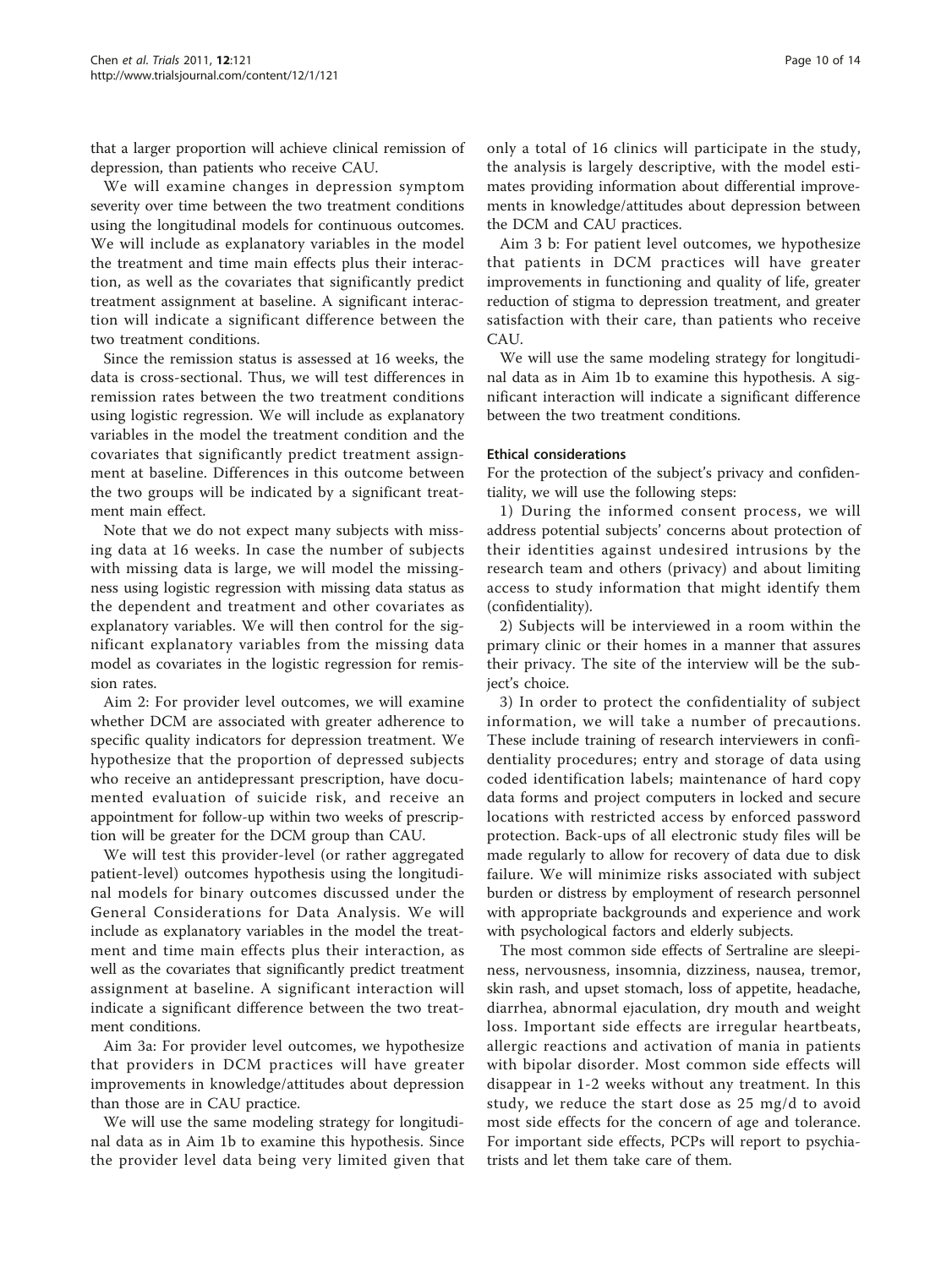In this study, patients in CAU group means that they will not receive any intervention from our study team. They consent to be recruited and be assessed with depression and suicide risk. According to the usual care in primary care setting in our study place, most patients with depression have no any treatment or intervention; some PCPs may give them some advice or refer them to other professional institutions, a very small part of patients may visit psychologists or psychiatrists. In our study, all patients will be assessed with suicide risk. The assessment of suicide risk will be based initially on the item i (Thoughts that you would be better off dead or of hurting yourself in some way) of the 9-item Patient Health Questionnaire (PHQ-9). If a patient endorses active or passive suicidal ideation (any answer except "not at all"), the person administering the questionnaire (patient's PCP, nurse or research assessor) will follow a standard DCM Study Safety Protocol (see the supplement). That is, they will be required to ask the following 5 questions and then call the psychiatric team as specified by the Study Safety Protocol to review results an implement interventions as indicated. The psychiatric team will be readily available during the research period. The five questions are:

1) In the past month, have you made any plans or considered a method that you might use to harm yourself? Y/N

2) Have you ever attempted to harm yourself? Y/N

3) There's a difference between having a thought and acting on a thought. Do you think you might actually make an attempt to hurt yourself in the near future? Y/ N

4) In the past month have you told anyone that you were going to take your own life, or threatened that you might do it? Y/N

5) Do you think there is any risk that you might hurt yourself before you see your doctor the next time? Y/N

## **Discussion**

Since most studies focusing on collaborative care have been conducted in the US, an important question is whether or not the positive outcomes of this intervention can be replicated in China. Based on the Chronic Disease Management Model and the core components from the collaborative care model for depression in USA, some CCM trials were conducted for depression in other countries. A randomized controlled trial in the United Kingdom (UK) has shown that the CCM for older people with depression, used in primary care settings, was more effective than usual general practice care and its feasibility and effectiveness were acceptable in the UK [[94](#page-13-0)]. In the Netherlands a trial emphasized factors influencing the CCM implementation and concluded that implementation depended on changes at all levels of the PCC system [[95\]](#page-13-0). The primary care setting is a promising domain for the management of late life depression in China, however, its effectiveness must be tested empirically, and this research needs to be conducted in Chinese primary care settings with Chinese providers and patients.

During our preliminary investigation in Chinese primary care settings, we found that PCPs did not diagnose and treat patients with depression. If they recognized potential cases of depression, PCPs suggested that patients visit mental health specialists. Currently, there is not a transfer mechanism between PCPs and mental health specialists (i.e., direct referrals) and most PCPs are not aware of mental health specialists in their city. Occasionally, PCPs prescribed antidepressants following mental health specialists' protocols on patients' medical records. Based on these preliminary data we propose that a system-wide intervention is needed in PCCs that will involve the collaboration of PCPs, nurses as care managers, and psychiatrists as mental health specialists, as well as the promotion of treatment guideline-driven care, as a collaborative care management intervention for depressed, older patients.

Thus, our model includes PCPs, nurses, psychiatrists, treatment guidelines, psychiatric consultation and communication as the Depression Care Management (DCM) model for late life depression in Chinese primary care settings. As the first randomized controlled trial of CCM for late life depression in China, we acknowledge that the trial intervention will not tackle all the barriers to the integration of depression management in primary care, and the medication treatment is not well enough for the needs of patients. How to design an effective and evidence-based psychotherapy for the management of depression, how to integrate other useful resource into the model, how to use this model in big rural area in China, these question will be addressed in future research. The proposed trial will provide the first systematic evidence for the collaborative care model for mental health problems in late life, and will be helpful for the government's decision-making on the supporting mental health program in China primary care settings.

#### **Abbreviations**

DCM: depression care management; CAU: care as usual; PCPs: primary care physicians; SSRIs: selective serotonin reuptake inhibitors; STAGED: Somatic Treatment Algorithm for Geriatric Depression; PCC: primary care clinic; TG: treatment guideline; CCM: collaborative care model; CM: care manager; CRC: clinical research coordinator

#### Acknowledgements

The project described was supported by Award Number R01TW008699 from the Fogarty International Center. The content is solely the responsibility of the authors and does not necessarily represent the official views of the Fogarty International Center or the National Institutes of Health. This work was also supported by the grant 20080333Q14 from the Hangzhou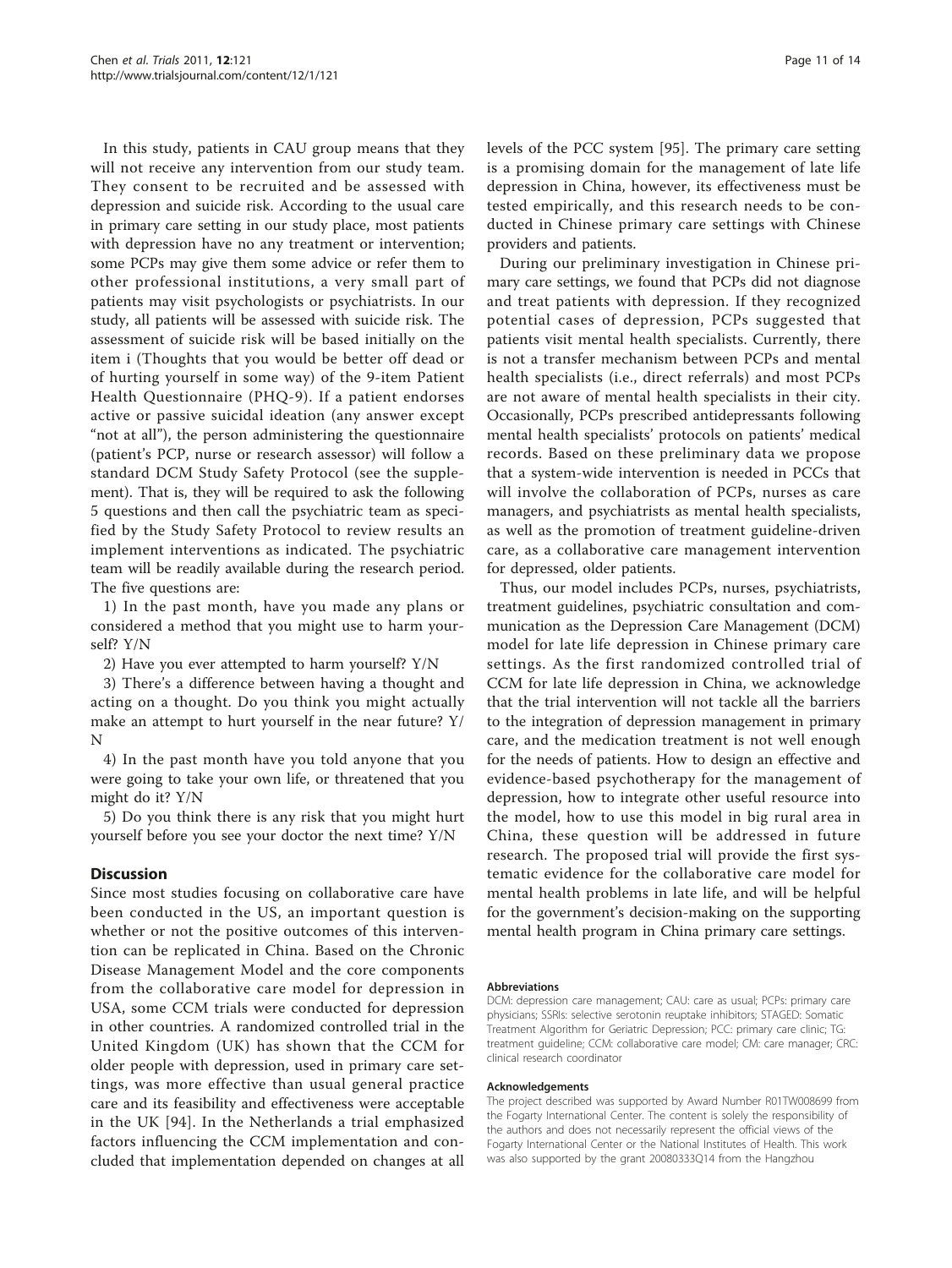<span id="page-11-0"></span>Government, and by the grant 20080441224 from the Ministry of Education China.

We would like to acknowledge the valuable suggestions and contributions made by members of the Trial Monitoring Committee (TMC). The TMC is chaired by Professor Yeates Conwell from the Department of Psychiatry at the University of Rochester Medical Center, USA. The other members are: Professor Helen Chiu, Chair of the Department of Psychiatry, Chinese University of Hong Kong, China

Professor Shuiyuan Xiao, Head of the Public Health School, Central South University, China

Professor Xin Tu, Department of Biostatistics, University of Rochester Medical Center, USA

Professor Baihua Xu, Department of Psychology, Zhejiang University, China Professor Mowei Shen, Chair of Department of Psychology, Zhejiang University, China

We would like to acknowledge the valuable suggestions made by Professor Eric Caine, Chair of the Department of Psychiatry at the University of Rochester Medical Center USA.

#### Author details

<sup>1</sup>Department of Psychology, 148 Tianmushan Road, Xixi Campus of Zhejiang University, Hangzhou, Zhejiang, 310028, China. <sup>2</sup>Department of Psychiatry, University of Rochester Medical Center, 300 Crittenden Blvd., Rochester, 14642, New York, USA. <sup>3</sup>Department of Psychiatry, Chinese University of Hong Kong, Hong Kong, China. <sup>4</sup>Department of Biostatistics and Computational Biology, University of Rochester, New York, USA. <sup>5</sup>Health Department of Shangcheng District, Hangzhou, Zhejiang, China.

#### Authors' contributions

SC, MD was responsible for the initial drafting of the paper and for coordinating the revisions leading to the final paper for submission. YC, MD provided monitoring and guidance on this paper. BX, PhD and XT PhD provided specific inputs for the statistics section of the paper. MY, MD provided the inputs for the health policies for primary care, and the research sites and environment section of the paper. All authors have read the paper and are in agreement with the contents.

#### Competing interests

The authors declare that they have no competing interests.

Received: 15 March 2011 Accepted: 13 May 2011 Published: 13 May 2011

#### References

- 1. Lopez AD, Murray CC: [The global burden of disease, 1990-2020.](http://www.ncbi.nlm.nih.gov/pubmed/9809543?dopt=Abstract) Nat Med 1998, 4:1241-1243.
- 2. Blazer DG: [Depression in late life: review and commentary.](http://www.ncbi.nlm.nih.gov/pubmed/12634292?dopt=Abstract) J Gerontol A Biol Sci Med Sci 2003, 58:249-265.
- 3. Blazer DG: [Depression in late life: review and commentary.](http://www.ncbi.nlm.nih.gov/pubmed/12634292?dopt=Abstract) J Gerontol A Biol Sci Med Sci 2003, 58:249-265.
- 4. Ma X, Xiang YT, Li SR, Xiang YQ, Guo HL, Hou YZ, et al: [Prevalence and](http://www.ncbi.nlm.nih.gov/pubmed/18366820?dopt=Abstract) [sociodemographic correlates of depression in an elderly population](http://www.ncbi.nlm.nih.gov/pubmed/18366820?dopt=Abstract) [living with family members in Beijing, China.](http://www.ncbi.nlm.nih.gov/pubmed/18366820?dopt=Abstract) Psychol Med 2008, 38:1723-1730.
- Qin X, Wang W, Jin Q, Ai L, Li Y, Dong G, et al: [Prevalence and rates of](http://www.ncbi.nlm.nih.gov/pubmed/18261805?dopt=Abstract) [recognition of depressive disorders in internal medicine outpatient](http://www.ncbi.nlm.nih.gov/pubmed/18261805?dopt=Abstract) [departments of 23 general hospitals in Shenyang, China.](http://www.ncbi.nlm.nih.gov/pubmed/18261805?dopt=Abstract) J Affect Disord 2008, 110:46-54.
- 6. Zhang J, Ye M, Huang H, Li L, Yang A: [Depression of chronic medical](http://www.ncbi.nlm.nih.gov/pubmed/18207055?dopt=Abstract) [inpatients in China.](http://www.ncbi.nlm.nih.gov/pubmed/18207055?dopt=Abstract) Arch Psychiatr Nurs 2008, 22:39-49.
- 7. Hu TW, He Y, Zhang M, Chen N: [Economic costs of depression in China.](http://www.ncbi.nlm.nih.gov/pubmed/17235441?dopt=Abstract) Soc Psychiatry Psychiatr Epidemiol 2007, 42:110-116.
- 8. Coyne JC, Fechner-Bates S, Schwenk TL: [Prevalence, nature, and](http://www.ncbi.nlm.nih.gov/pubmed/7926703?dopt=Abstract) [comorbidity of depressive disorders in primary care.](http://www.ncbi.nlm.nih.gov/pubmed/7926703?dopt=Abstract) Gen Hosp Psychiatry 1994, 16:267-276.
- 9. Gilbody S, Bower P, Fletcher J, Richards D, Sutton AJ: [Collaborative care for](http://www.ncbi.nlm.nih.gov/pubmed/17130383?dopt=Abstract) [depression: a cumulative meta-analysis and review of longer-term](http://www.ncbi.nlm.nih.gov/pubmed/17130383?dopt=Abstract) [outcomes.](http://www.ncbi.nlm.nih.gov/pubmed/17130383?dopt=Abstract) Arch Intern Med 2006, 166:2314-2321.
- 10. Gensichen J, Beyer M, Muth C, Gerlach FM, Von KM, Ormel J: [Case](http://www.ncbi.nlm.nih.gov/pubmed/16356292?dopt=Abstract) [management to improve major depression in primary health care: a](http://www.ncbi.nlm.nih.gov/pubmed/16356292?dopt=Abstract) [systematic review.](http://www.ncbi.nlm.nih.gov/pubmed/16356292?dopt=Abstract) Psychol Med 2006, 36:7-14.
- 11. Oxman TE, Dietrich AJ, Williams JW Jr, Kroenke K: [A three-component](http://www.ncbi.nlm.nih.gov/pubmed/12444226?dopt=Abstract) [model for reengineering systems for the treatment of depression in](http://www.ncbi.nlm.nih.gov/pubmed/12444226?dopt=Abstract) [primary care.](http://www.ncbi.nlm.nih.gov/pubmed/12444226?dopt=Abstract) Psychosomatics 2002, 43:441-450.
- 12. Olfson M, Marcus SC, Druss B, Elinson L, Tanielian T, Pincus HA: [National](http://www.ncbi.nlm.nih.gov/pubmed/11779262?dopt=Abstract) [trends in the outpatient treatment of depression.](http://www.ncbi.nlm.nih.gov/pubmed/11779262?dopt=Abstract) JAMA 2002, 287:203-209.
- 13. Klap R, Unroe KT, Unutzer J: [Caring for mental illness in the USA: a focus](http://www.ncbi.nlm.nih.gov/pubmed/14506085?dopt=Abstract) [on older adults.](http://www.ncbi.nlm.nih.gov/pubmed/14506085?dopt=Abstract) Am J Geriatr Psychiatry 2003, 11:517-524.
- 14. Wang J, Kushner K, Frey JJ, Du XP, Qian N: [Primary Care Reform in the](http://www.ncbi.nlm.nih.gov/pubmed/17932797?dopt=Abstract) Peoples' [Republic of China: Implications for Training Family Physicians](http://www.ncbi.nlm.nih.gov/pubmed/17932797?dopt=Abstract) for the World'[s Largest Country.](http://www.ncbi.nlm.nih.gov/pubmed/17932797?dopt=Abstract) Family Medicine 2007, 39:639-643.
- 15. Bhattacharyya O, Delu Y, Wong ST, Bowen C: Evolution of primary care in China 1997-2009. Health Policy 2010.
- 16. Ministry of Health of People's Republic of China: The National Guidelines for the Establishment of Primary Care Settings. 2009 [[http://www.moh.](http://www.moh.gov.cn/publicfiles/business/htmlfiles/zwgkzt/pzcfg/index.htm) [gov.cn/publicfiles/business/htmlfiles/zwgkzt/pzcfg/index.htm\]](http://www.moh.gov.cn/publicfiles/business/htmlfiles/zwgkzt/pzcfg/index.htm), Ref Type: Internet Communication.
- 17. Parker G, Gladstone G, Chee KT: [Depression in the planet](http://www.ncbi.nlm.nih.gov/pubmed/11384889?dopt=Abstract)'s largest ethnic [group: the Chinese.](http://www.ncbi.nlm.nih.gov/pubmed/11384889?dopt=Abstract) Am J Psychiatry 2001, 158:857-864
- 18. Li X, Xiao Z, Xiao S: [Suicide among the elderly in mainland China.](http://www.ncbi.nlm.nih.gov/pubmed/19604327?dopt=Abstract) Psychogeriatrics 2009, 9:62-66.
- 19. Conwell Y, Duberstein PR, Cox C, Herrmann JH, Forbes NT, Caine ED: [Relationships of age and axis I diagnoses in victims of completed](http://www.ncbi.nlm.nih.gov/pubmed/8678167?dopt=Abstract) [suicide: a psychological autopsy study.](http://www.ncbi.nlm.nih.gov/pubmed/8678167?dopt=Abstract) Am J Psychiatry 1996, 153:1001-1008.
- 20. Parker G, Gladstone G, Chee KT: [Depression in the planet](http://www.ncbi.nlm.nih.gov/pubmed/11384889?dopt=Abstract)'s largest ethnic [group: the Chinese.](http://www.ncbi.nlm.nih.gov/pubmed/11384889?dopt=Abstract) Am J Psychiatry 2001, 158:857-864.
- 21. Kleinman A: [Culture and depression.](http://www.ncbi.nlm.nih.gov/pubmed/15342799?dopt=Abstract) N Engl J Med 2004, 351:951-953.
- 22. Dwight-Johnson M, Sherbourne CD, Liao D, Wells KB: [Treatment](http://www.ncbi.nlm.nih.gov/pubmed/10940143?dopt=Abstract) [preferences among depressed primary care patients.](http://www.ncbi.nlm.nih.gov/pubmed/10940143?dopt=Abstract) J Gen Intern Med 2000, 15:527-534.
- 23. Roeloffs C, Sherbourne C, Unutzer J, Fink A, Tang L, Wells KB: [Stigma and](http://www.ncbi.nlm.nih.gov/pubmed/12972221?dopt=Abstract) [depression among primary care patients.](http://www.ncbi.nlm.nih.gov/pubmed/12972221?dopt=Abstract) Gen Hosp Psychiatry 2003, 25:311-315.
- 24. Kilbourne AM, Schulberg HC, Post EP, Rollman BL, Belnap BH, Pincus HA: [Translating evidence-based depression management services to](http://www.ncbi.nlm.nih.gov/pubmed/15595945?dopt=Abstract) [community-based primary care practices.](http://www.ncbi.nlm.nih.gov/pubmed/15595945?dopt=Abstract) Milbank Q 2004, 82:631-659.
- 25. Nutting PA, Rost K, Dickinson M, Werner JJ, Dickinson P, Smith JL, et al: [Barriers to initiating depression treatment in primary care practice.](http://www.ncbi.nlm.nih.gov/pubmed/11841525?dopt=Abstract) J Gen Intern Med 2002, 17:103-111.
- 26. Kassianos G: [Barriers to treating depression in primary care.](http://www.ncbi.nlm.nih.gov/pubmed/16620348?dopt=Abstract) Int J Clin Pract 2006, 60:381-382.
- 27. Docherty JP: [Barriers to the diagnosis of depression in primary care.](http://www.ncbi.nlm.nih.gov/pubmed/9427871?dopt=Abstract) J Clin Psychiatry 1997, 58(Suppl 1):5-10.
- 28. Tylee A, Gandhi P: [The importance of somatic symptoms in depression in](http://www.ncbi.nlm.nih.gov/pubmed/16163400?dopt=Abstract) [primary care.](http://www.ncbi.nlm.nih.gov/pubmed/16163400?dopt=Abstract) Prim Care Companion J Clin Psychiatry 2005, 7:167-176.
- 29. Kassianos G: [Barriers to treating depression in primary care.](http://www.ncbi.nlm.nih.gov/pubmed/16620348?dopt=Abstract) Int J Clin Pract 2006, 60:381-382.
- 30. Nutting PA, Rost K, Dickinson M, Werner JJ, Dickinson P, Smith JL, et al: [Barriers to initiating depression treatment in primary care practice.](http://www.ncbi.nlm.nih.gov/pubmed/11841525?dopt=Abstract) J Gen Intern Med 2002, 17:103-111.
- 31. Roeloffs C, Sherbourne C, Unutzer J, Fink A, Tang L, Wells KB: [Stigma and](http://www.ncbi.nlm.nih.gov/pubmed/12972221?dopt=Abstract) [depression among primary care patients.](http://www.ncbi.nlm.nih.gov/pubmed/12972221?dopt=Abstract) Gen Hosp Psychiatry 2003, 25:311-315.
- 32. Givens JL, Katz IR, Bellamy S, Holmes WC: [Stigma and the acceptability of](http://www.ncbi.nlm.nih.gov/pubmed/17610120?dopt=Abstract) [depression treatments among african americans and whites.](http://www.ncbi.nlm.nih.gov/pubmed/17610120?dopt=Abstract) J Gen Intern Med 2007, 22:1292-1297.
- 33. Williams JW Jr, Rost K, Dietrich AJ, Ciotti MC, Zyzanski SJ, Cornell J: [Primary](http://www.ncbi.nlm.nih.gov/pubmed/9932074?dopt=Abstract) care physicians' [approach to depressive disorders. Effects of physician](http://www.ncbi.nlm.nih.gov/pubmed/9932074?dopt=Abstract) [specialty and practice structure.](http://www.ncbi.nlm.nih.gov/pubmed/9932074?dopt=Abstract) Arch Fam Med 1999, 8:58-67.
- 34. Marks JN, Goldberg DP, Hillier VF: [Determinants of the ability of general](http://www.ncbi.nlm.nih.gov/pubmed/472079?dopt=Abstract) [practitioners to detect psychiatric illness.](http://www.ncbi.nlm.nih.gov/pubmed/472079?dopt=Abstract) Psychol Med 1979, 9:337-353.
- 35. Botega NJ: [Consultation-liaison psychiatry in Brazil. Psychiatric residency](http://www.ncbi.nlm.nih.gov/pubmed/1601294?dopt=Abstract) [training.](http://www.ncbi.nlm.nih.gov/pubmed/1601294?dopt=Abstract) Gen Hosp Psychiatry 1992, 14:186-191.
- 36. Katon W, Unutzer J: [Collaborative care models for depression: time to](http://www.ncbi.nlm.nih.gov/pubmed/17130381?dopt=Abstract) [move from evidence to practice.](http://www.ncbi.nlm.nih.gov/pubmed/17130381?dopt=Abstract) Arch Intern Med 2006, 166:2304-2306.
- 37. Gilbody S, Bower P, Fletcher J, Richards D, Sutton AJ: [Collaborative care for](http://www.ncbi.nlm.nih.gov/pubmed/17130383?dopt=Abstract) [depression: a cumulative meta-analysis and review of longer-term](http://www.ncbi.nlm.nih.gov/pubmed/17130383?dopt=Abstract) [outcomes.](http://www.ncbi.nlm.nih.gov/pubmed/17130383?dopt=Abstract) Arch Intern Med 2006, 166:2314-2321.
- 38. Peveler R, George C, Kinmonth AL, Campbell M, Thompson C: [Effect of](http://www.ncbi.nlm.nih.gov/pubmed/10473477?dopt=Abstract) [antidepressant drug counselling and information leaflets on adherence](http://www.ncbi.nlm.nih.gov/pubmed/10473477?dopt=Abstract)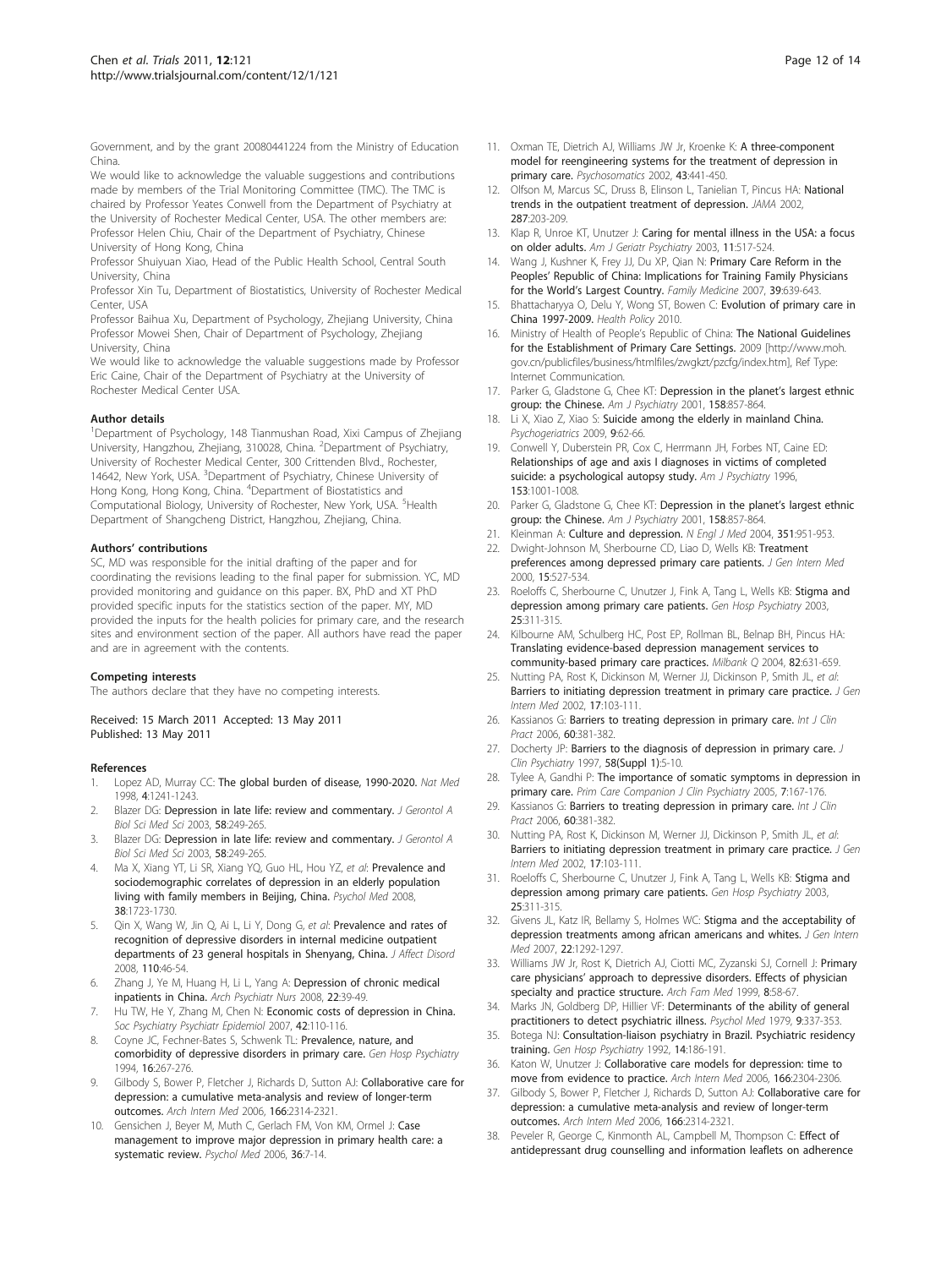<span id="page-12-0"></span>to drug treatment in primary care: randomised controlled trial, BMJ 1999. 319:612-615.

- 39. Wagner EH, Austin BT, Von KM: [Organizing care for patients with chronic](http://www.ncbi.nlm.nih.gov/pubmed/8941260?dopt=Abstract) [illness.](http://www.ncbi.nlm.nih.gov/pubmed/8941260?dopt=Abstract) Milbank Q 1996, 74:511-544.
- 40. Bower P, Gilbody S, Richards D, Fletcher J, Sutton A: [Collaborative care for](http://www.ncbi.nlm.nih.gov/pubmed/17139031?dopt=Abstract) [depression in primary care. Making sense of a complex intervention:](http://www.ncbi.nlm.nih.gov/pubmed/17139031?dopt=Abstract) [systematic review and meta-regression.](http://www.ncbi.nlm.nih.gov/pubmed/17139031?dopt=Abstract) Br J Psychiatry 2006, 189:484-493.
- 41. Oxman TE: [Collaborative care may improve depression management in](http://www.ncbi.nlm.nih.gov/pubmed/12893797?dopt=Abstract) [older adults.](http://www.ncbi.nlm.nih.gov/pubmed/12893797?dopt=Abstract) Evid Based Ment Health 2003, 6:86.
- 42. Unutzer J, Katon W, Callahan CM, Williams JW Jr, Hunkeler E, Harpole L, et al: [Collaborative care management of late-life depression in the](http://www.ncbi.nlm.nih.gov/pubmed/12472325?dopt=Abstract) [primary care setting: a randomized controlled trial.](http://www.ncbi.nlm.nih.gov/pubmed/12472325?dopt=Abstract) JAMA 2002, 288:2836-2845.
- 43. Katon W, Von KM, Lin E, Simon G, Walker E, Unutzer J, et al: [Stepped](http://www.ncbi.nlm.nih.gov/pubmed/10591288?dopt=Abstract) [collaborative care for primary care patients with persistent symptoms of](http://www.ncbi.nlm.nih.gov/pubmed/10591288?dopt=Abstract) [depression: a randomized trial.](http://www.ncbi.nlm.nih.gov/pubmed/10591288?dopt=Abstract) Arch Gen Psychiatry 1999, 56:1109-1115.
- 44. Nutting PA, Gallagher KM, Riley K, White S, Dietrich AJ, Dickinson WP: [Implementing a depression improvement intervention in five health](http://www.ncbi.nlm.nih.gov/pubmed/16967338?dopt=Abstract) [care organizations: experience from the RESPECT-Depression trial.](http://www.ncbi.nlm.nih.gov/pubmed/16967338?dopt=Abstract) Adm Policy Ment Health 2007, 34:127-137.
- 45. Oxman TE, Dietrich AJ, Williams JW Jr, Kroenke K: [A three-component](http://www.ncbi.nlm.nih.gov/pubmed/12444226?dopt=Abstract) [model for reengineering systems for the treatment of depression in](http://www.ncbi.nlm.nih.gov/pubmed/12444226?dopt=Abstract) [primary care.](http://www.ncbi.nlm.nih.gov/pubmed/12444226?dopt=Abstract) Psychosomatics 2002, 43:441-450.
- 46. Alexopoulos GS, Reynolds CF III, Bruce ML, Katz IR, Raue PJ, Mulsant BH, et al: [Reducing suicidal ideation and depression in older primary care](http://www.ncbi.nlm.nih.gov/pubmed/19528195?dopt=Abstract) [patients: 24-month outcomes of the PROSPECT study.](http://www.ncbi.nlm.nih.gov/pubmed/19528195?dopt=Abstract) Am J Psychiatry 2009, 166:882-890.
- 47. Katon W, Robinson P, Von KM, Lin E, Bush T, Ludman E, et al: [A](http://www.ncbi.nlm.nih.gov/pubmed/8857869?dopt=Abstract) [multifaceted intervention to improve treatment of depression in primary](http://www.ncbi.nlm.nih.gov/pubmed/8857869?dopt=Abstract) [care.](http://www.ncbi.nlm.nih.gov/pubmed/8857869?dopt=Abstract) Arch Gen Psychiatry 1996, 53:924-932.
- 48. Krahn DD, Bartels SJ, Coakley E, Oslin DW, Chen H, McIntyre J, et al: [PRISM-](http://www.ncbi.nlm.nih.gov/pubmed/16816278?dopt=Abstract)[E: comparison of integrated care and enhanced specialty referral models](http://www.ncbi.nlm.nih.gov/pubmed/16816278?dopt=Abstract) [in depression outcomes.](http://www.ncbi.nlm.nih.gov/pubmed/16816278?dopt=Abstract) Psychiatr Serv 2006, 57:946-953.
- 49. Gilbody S, Bower P, Fletcher J, Richards D, Sutton AJ: [Collaborative care for](http://www.ncbi.nlm.nih.gov/pubmed/17130383?dopt=Abstract) [depression: a cumulative meta-analysis and review of longer-term](http://www.ncbi.nlm.nih.gov/pubmed/17130383?dopt=Abstract) [outcomes.](http://www.ncbi.nlm.nih.gov/pubmed/17130383?dopt=Abstract) Arch Intern Med 2006, 166:2314-2321.
- 50. Health Department of Hangzhou: Primary care in Hangzhou. 2009 [[http://](http://www.hzws.gov.cn/site/sqws/show.asp?id = 208) [www.hzws.gov.cn/site/sqws/show.asp?id = 208\]](http://www.hzws.gov.cn/site/sqws/show.asp?id = 208), Ref Type: Internet Communication.
- 51. Hangzhou Government: 2008 Year Book of Hangzhou. 2009 [\[http://www.](http://www.hzstats.gov.cn/web/default.aspx) [hzstats.gov.cn/web/default.aspx\]](http://www.hzstats.gov.cn/web/default.aspx), Ref Type: Internet Communication.
- 52. Wang J, Kushner K, Frey JJ, Du XP, Qian N: [Primary Care Reform in the](http://www.ncbi.nlm.nih.gov/pubmed/17932797?dopt=Abstract) Peoples' [Republic of China: Implications for Training Family](http://www.ncbi.nlm.nih.gov/pubmed/17932797?dopt=Abstract) [Physicians for the World](http://www.ncbi.nlm.nih.gov/pubmed/17932797?dopt=Abstract)'s Largest Country. Family Medicine 2007, 39:639-643.
- 53. Krahn DD, Bartels SJ, Coakley E, Oslin DW, Chen H, McIntyre J, et al: [PRISM-](http://www.ncbi.nlm.nih.gov/pubmed/16816278?dopt=Abstract)[E: comparison of integrated care and enhanced specialty referral models](http://www.ncbi.nlm.nih.gov/pubmed/16816278?dopt=Abstract) [in depression outcomes.](http://www.ncbi.nlm.nih.gov/pubmed/16816278?dopt=Abstract) Psychiatr Serv 2006, 57:946-953.
- 54. Schulberg HC, Block MR, Madonia MJ, Scott CP, Lave JR, Rodriguez E, et al: The 'usual care' [of major depression in primary care practice.](http://www.ncbi.nlm.nih.gov/pubmed/9225703?dopt=Abstract) Arch Fam Med 1997, 6:334-339.
- 55. Katon W, von KM, Lin E, Bush T, Ormel J: [Adequacy and duration of](http://www.ncbi.nlm.nih.gov/pubmed/1729588?dopt=Abstract) [antidepressant treatment in primary care.](http://www.ncbi.nlm.nih.gov/pubmed/1729588?dopt=Abstract) Med Care 1992, 30:67-76.
- 56. Lin EH, Von KM, Katon W, Bush T, Simon GE, Walker E, et al: [The role of the](http://www.ncbi.nlm.nih.gov/pubmed/7823648?dopt=Abstract) primary care physician in patients' [adherence to antidepressant therapy.](http://www.ncbi.nlm.nih.gov/pubmed/7823648?dopt=Abstract) Med Care 1995, 33:67-74.
- 57. Callahan CM, Dittus RS, Tierney WM: [Primary care physicians](http://www.ncbi.nlm.nih.gov/pubmed/8744879?dopt=Abstract)' medical [decision making for late-life depression.](http://www.ncbi.nlm.nih.gov/pubmed/8744879?dopt=Abstract) J Gen Intern Med 1996, 11:218-225.
- 58. The John D & Catherine T. MacArthur Foundation: Depression Management Tool Kit. 2009 [\[http://www.depression-primarycare.org](http://www.depression-primarycare.org)], Ref Type: Internet Communication.
- 59. Steffens DC, McQuoid DR, Krishnan KR: [The Duke Somatic Treatment](http://www.ncbi.nlm.nih.gov/pubmed/12397841?dopt=Abstract) [Algorithm for Geriatric Depression \(STAGED\) approach.](http://www.ncbi.nlm.nih.gov/pubmed/12397841?dopt=Abstract) Psychopharmacol Bull 2002, 36:58-68.
- 60. Sheikh JI, Cassidy EL, Doraiswamy PM, Salomon RM, Hornig M, Holland PJ, et al: [Efficacy, safety, and tolerability of sertraline in patients with late](http://www.ncbi.nlm.nih.gov/pubmed/14687320?dopt=Abstract)[life depression and comorbid medical illness.](http://www.ncbi.nlm.nih.gov/pubmed/14687320?dopt=Abstract) J Am Geriatr Soc 2004, 52:86-92.
- 61. Rush AJ, Trivedi MH, Wisniewski SR, Stewart JW, Nierenberg AA, Thase ME, et al: [Bupropion-SR, sertraline, or venlafaxine-XR after failure of SSRIs for](http://www.ncbi.nlm.nih.gov/pubmed/16554525?dopt=Abstract) [depression.](http://www.ncbi.nlm.nih.gov/pubmed/16554525?dopt=Abstract) N Engl J Med 2006, 354:1231-1242.
- 62. Johnson EM, Whyte E, Mulsant BH, Pollock BG, Weber E, Begley AE, et al: [Cardiovascular changes associated with venlafaxine in the treatment of](http://www.ncbi.nlm.nih.gov/pubmed/16943176?dopt=Abstract) [late-life depression.](http://www.ncbi.nlm.nih.gov/pubmed/16943176?dopt=Abstract) Am J Geriatr Psychiatry 2006, 14:796-802.
- 63. Kok R, Nolen W, Heeren T: [Cardiovascular changes associated with](http://www.ncbi.nlm.nih.gov/pubmed/17670999?dopt=Abstract) [venlafaxine in the treatment of late-life depression.](http://www.ncbi.nlm.nih.gov/pubmed/17670999?dopt=Abstract) Am J Geriatr Psychiatry 2007, 15:725.
- 64. Kok RM, Nolen WA, Heeren TJ: [Venlafaxine versus nortriptyline in the](http://www.ncbi.nlm.nih.gov/pubmed/17562523?dopt=Abstract) [treatment of elderly depressed inpatients: a randomised, double-blind,](http://www.ncbi.nlm.nih.gov/pubmed/17562523?dopt=Abstract) [controlled trial.](http://www.ncbi.nlm.nih.gov/pubmed/17562523?dopt=Abstract) Int J Geriatr Psychiatry 2007, 22:1247-1254.
- Dietrich AJ, Oxman TE, Williams JW Jr, Schulberg HC, Bruce ML, Lee PW, et al: [Re-engineering systems for the treatment of depression in primary](http://www.ncbi.nlm.nih.gov/pubmed/15345600?dopt=Abstract) [care: cluster randomised controlled trial.](http://www.ncbi.nlm.nih.gov/pubmed/15345600?dopt=Abstract) BMJ 2004, 329:602.
- 66. Oxman TE, Schulberg HC, Greenberg RL, Dietrich AJ, Williams JW Jr, Nutting PA, et al: [A fidelity measure for integrated management of](http://www.ncbi.nlm.nih.gov/pubmed/17063135?dopt=Abstract) [depression in primary care.](http://www.ncbi.nlm.nih.gov/pubmed/17063135?dopt=Abstract) Med Care 2006, 44:1030-1037.
- 67. Oxman TE, Dietrich AJ, Williams JW Jr, Kroenke K: [A three-component](http://www.ncbi.nlm.nih.gov/pubmed/12444226?dopt=Abstract) [model for reengineering systems for the treatment of depression in](http://www.ncbi.nlm.nih.gov/pubmed/12444226?dopt=Abstract) [primary care.](http://www.ncbi.nlm.nih.gov/pubmed/12444226?dopt=Abstract) Psychosomatics 2002, 43:441-450.
- 68. Oxman TE: [Collaborative care may improve depression management in](http://www.ncbi.nlm.nih.gov/pubmed/12893797?dopt=Abstract) [older adults.](http://www.ncbi.nlm.nih.gov/pubmed/12893797?dopt=Abstract) Evid Based Ment Health 2003, 6:86.
- 69. Gilbody S, Bower P, Fletcher J, Richards D, Sutton AJ: [Collaborative care for](http://www.ncbi.nlm.nih.gov/pubmed/17130383?dopt=Abstract) [depression: a cumulative meta-analysis and review of longer-term](http://www.ncbi.nlm.nih.gov/pubmed/17130383?dopt=Abstract) [outcomes.](http://www.ncbi.nlm.nih.gov/pubmed/17130383?dopt=Abstract) Arch Intern Med 2006, 166:2314-2321.
- 70. Hao W, Chen H, Su Z: [China: alcohol today.](http://www.ncbi.nlm.nih.gov/pubmed/15918802?dopt=Abstract) Addiction 2005, 100:737-741. 71. Zhou L, Conner KR, Phillips MR, Caine ED, Xiao S, Zhang R, et al:
- Epidemiology of Alcohol Abuse and Dependence in Rural Chinese Men. Alcohol Clin Exp Res 2009.
- 72. Zhou X, Su Z, Deng H, Xiang X, Chen H, Hao W: [A comparative survey on](http://www.ncbi.nlm.nih.gov/pubmed/17134661?dopt=Abstract) [alcohol and tobacco use in urban and rural populations in the Huaihua](http://www.ncbi.nlm.nih.gov/pubmed/17134661?dopt=Abstract) [District of Hunan Province, China.](http://www.ncbi.nlm.nih.gov/pubmed/17134661?dopt=Abstract) Alcohol 2006, 39:87-96.
- 73. Spitzer RL, Gibbon M, Williams JB: Structured Clinical Interview for Axis I DSM-IV Disorders. New York edition. Biometrics Research Department, New York State Psychiatric Institute; 1994.
- 74. Williams JB: [A structured interview guide for the Hamilton Depression](http://www.ncbi.nlm.nih.gov/pubmed/3395203?dopt=Abstract) [Rating Scale.](http://www.ncbi.nlm.nih.gov/pubmed/3395203?dopt=Abstract) Arch Gen Psychiatry 1988, 45:742-747.
- 75. So E, Kam I, Lam L: The Chinese Bilingual SCID-I/P project: stage 3 multisite inter-rater reliability. Hong Kong Journal of Psychiatry 2005, 13:19-25.
- 76. Zheng YP, Zhao JP, Phillips M, Liu JB, Cai MF, Sun SQ, et al: [Validity and](http://www.ncbi.nlm.nih.gov/pubmed/3167442?dopt=Abstract) [reliability of the Chinese Hamilton Depression Rating Scale.](http://www.ncbi.nlm.nih.gov/pubmed/3167442?dopt=Abstract) Br J Psychiatry 1988, 152:660-664.
- 77. Beck AT, Brown GK, Steer RA: [Psychometric characteristics of the Scale for](http://www.ncbi.nlm.nih.gov/pubmed/9431735?dopt=Abstract) [Suicide Ideation with psychiatric outpatients.](http://www.ncbi.nlm.nih.gov/pubmed/9431735?dopt=Abstract) Behav Res Ther 1997, 35:1039-1046.
- 78. Chou KL, Jun LW, Chi I: [Assessing Chinese older adults](http://www.ncbi.nlm.nih.gov/pubmed/15804635?dopt=Abstract)' suicidal ideation: [Chinese version of the Geriatric Suicide Ideation Scale.](http://www.ncbi.nlm.nih.gov/pubmed/15804635?dopt=Abstract) Aging Ment Health 2005, 9:167-171.
- 79. Folstein MF, Folstein SE, McHugh PR: "[Mini-mental state](http://www.ncbi.nlm.nih.gov/pubmed/1202204?dopt=Abstract)". A practical [method for grading the cognitive state of patients for the clinician.](http://www.ncbi.nlm.nih.gov/pubmed/1202204?dopt=Abstract)  $J$ Psychiatr Res 1975, 12:189-198.
- Katzman R, Zhang MY, Ouang YQ, Wang ZY, Liu WT, Yu E, et al: [A Chinese](http://www.ncbi.nlm.nih.gov/pubmed/3193141?dopt=Abstract) [version of the Mini-Mental State Examination; impact of illiteracy in a](http://www.ncbi.nlm.nih.gov/pubmed/3193141?dopt=Abstract) [Shanghai dementia survey.](http://www.ncbi.nlm.nih.gov/pubmed/3193141?dopt=Abstract) J Clin Epidemiol 1988, 41:971-978.
- 81. Snaith RP, Baugh SJ, Clayden AD, Husain A, Sipple MA: [The Clinical Anxiety](http://www.ncbi.nlm.nih.gov/pubmed/7150890?dopt=Abstract) [Scale: an instrument derived from the Hamilton Anxiety Scale.](http://www.ncbi.nlm.nih.gov/pubmed/7150890?dopt=Abstract) Br J Psychiatry 1982, 141:518-523.
- 82. Li W, Xu M, Gao Y: The validity and reliability of the six item Hamilton Depression Rating Scale [In Chinese]. Chinese Journal of Nervous and Mental Diseases 2006, 32:176-179.
- 83. Linn BS, Linn MW, Gurel L: [Cumulative illness rating scale.](http://www.ncbi.nlm.nih.gov/pubmed/5646906?dopt=Abstract) J Am Geriatr Soc 1968, 16:622-626.
- 84. Ware J Jr, Kosinski M, Keller SD: [A 12-Item Short-Form Health Survey:](http://www.ncbi.nlm.nih.gov/pubmed/8628042?dopt=Abstract) [construction of scales and preliminary tests of reliability and validity.](http://www.ncbi.nlm.nih.gov/pubmed/8628042?dopt=Abstract) Med Care 1996, 34:220-233.
- 85. Li L, Wang HM, Shen Y: [Chinese SF-36 Health Survey: translation, cultural](http://www.ncbi.nlm.nih.gov/pubmed/12646540?dopt=Abstract) [adaptation, validation, and normalisation.](http://www.ncbi.nlm.nih.gov/pubmed/12646540?dopt=Abstract) J Epidemiol Community Health 2003, 57:259-263.